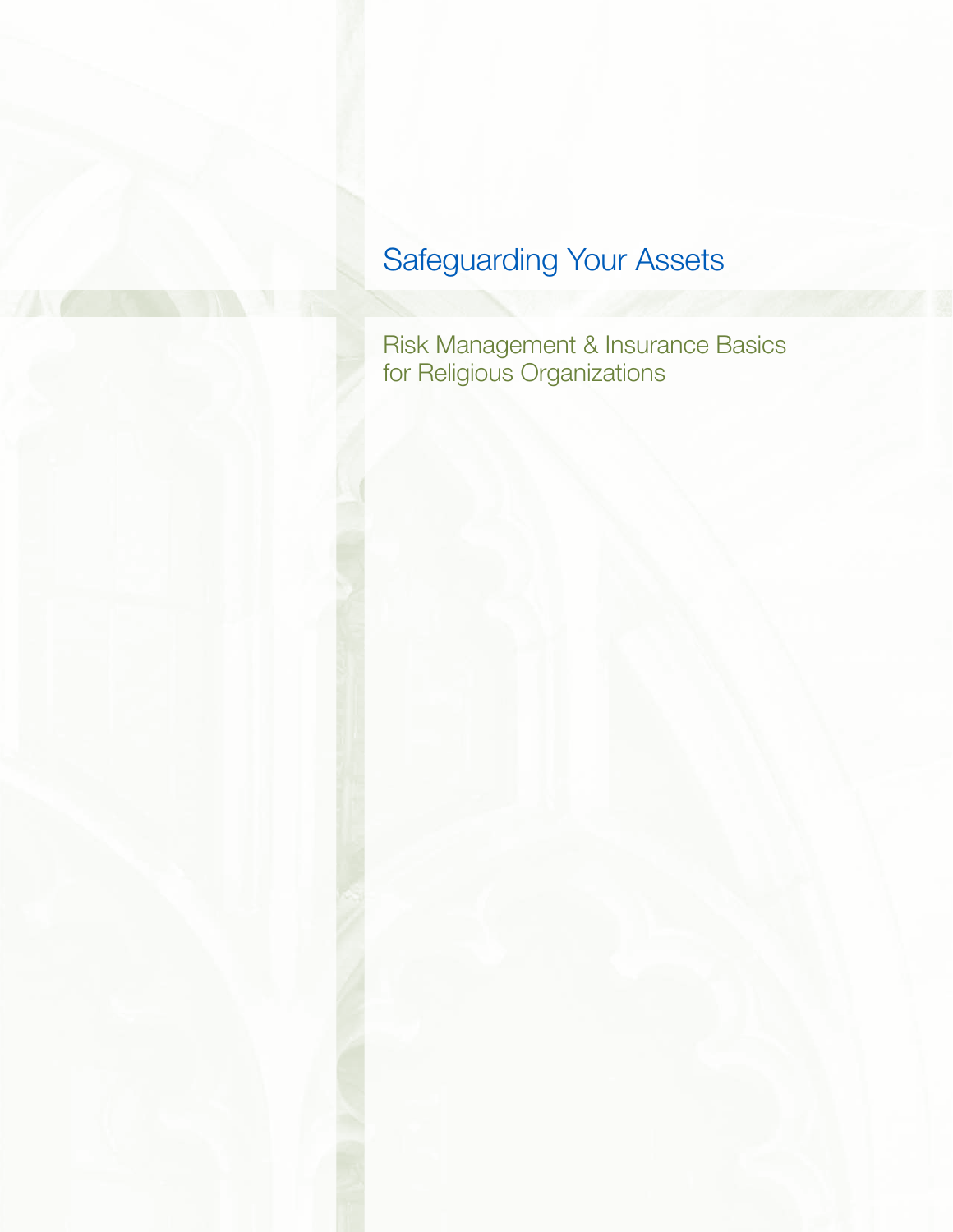# **Table of Contents**

| Workers' Compensation & Employer's Liability Insurance 17 |  |
|-----------------------------------------------------------|--|
|                                                           |  |
|                                                           |  |
|                                                           |  |
|                                                           |  |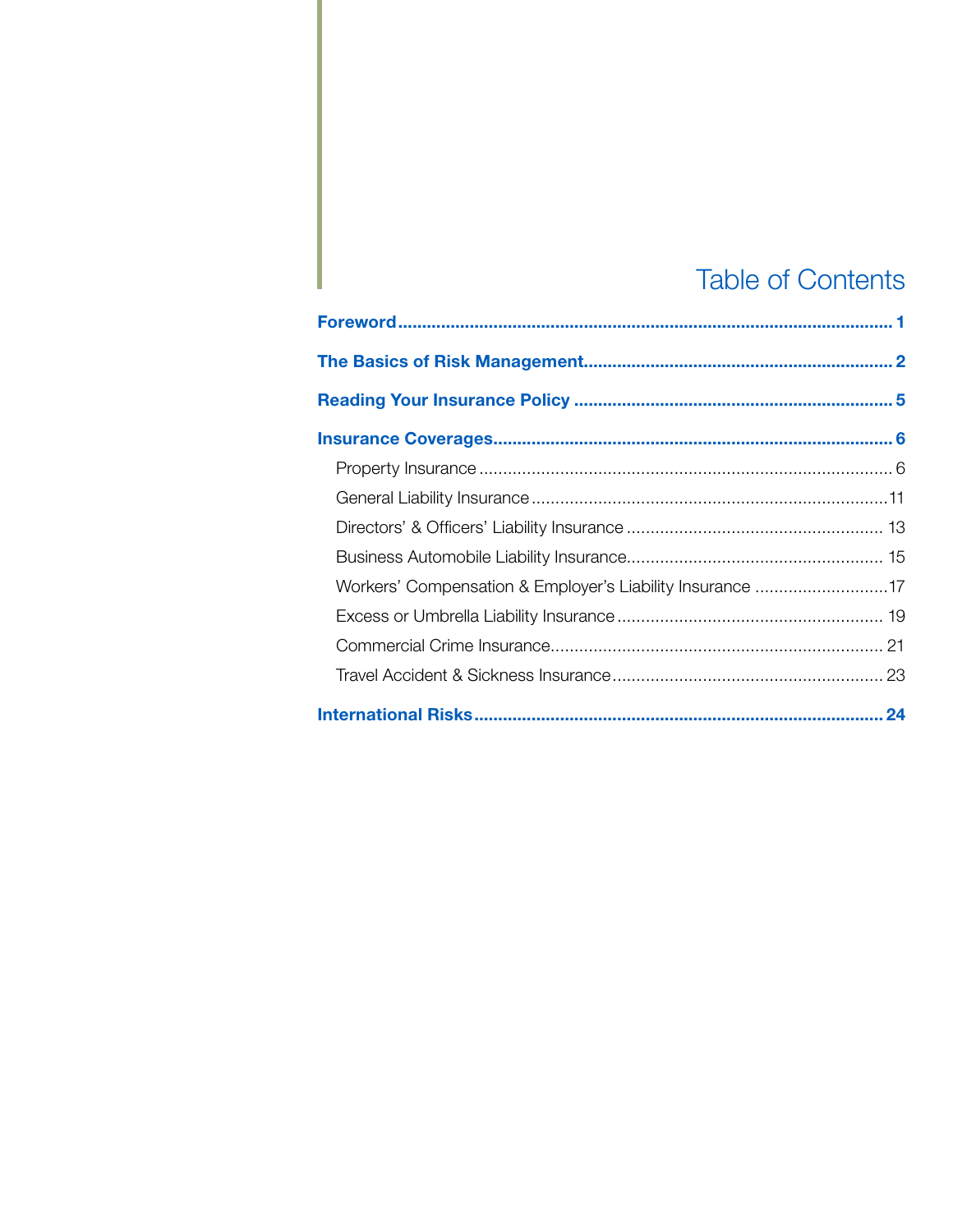## Foreword

Our customers appropriately remind us that commercial insurance can be a confusing subject for those who don't deal with it regularly. Our typical contact, especially at the church level, is a volunteer treasurer — a banker or accountant, a homemaker, an educator, perhaps a civil servant — but rarely an insurance professional. As stewards of their organizations' assets, these faithful servants are asked to make informed choices from a confusing array of property and liability products available in today's competitive marketplace. This can be a daunting task.

Church Insurance Agency's mission is to serve: by making cost-effective insurance available; by providing hands-on services that enable Church organizations to reduce their long term costs of risk; and by educating our policyholders so they can become more discerning, self-sufficient consumers.

We designed this booklet with the "average" buyer in mind, hoping to provide a user-friendly overview of property and casualty insurance. Our goal is to help you develop a broad and cohesive asset protection program for your organization, whether you purchase coverage from Church Insurance or from another provider.

Please bear in mind that this publication provides only a "treetop view" of a complex subject and may not address every type of insurance relevant to your situation. Nonetheless we hope that reading this booklet will motivate you to review each of your policy contracts carefully before you have a claim.

As always, we invite your comments and suggestions on how we can best serve your religious organization.

Faithfully,

D. Roderick Webster Senior Vice President & General Manager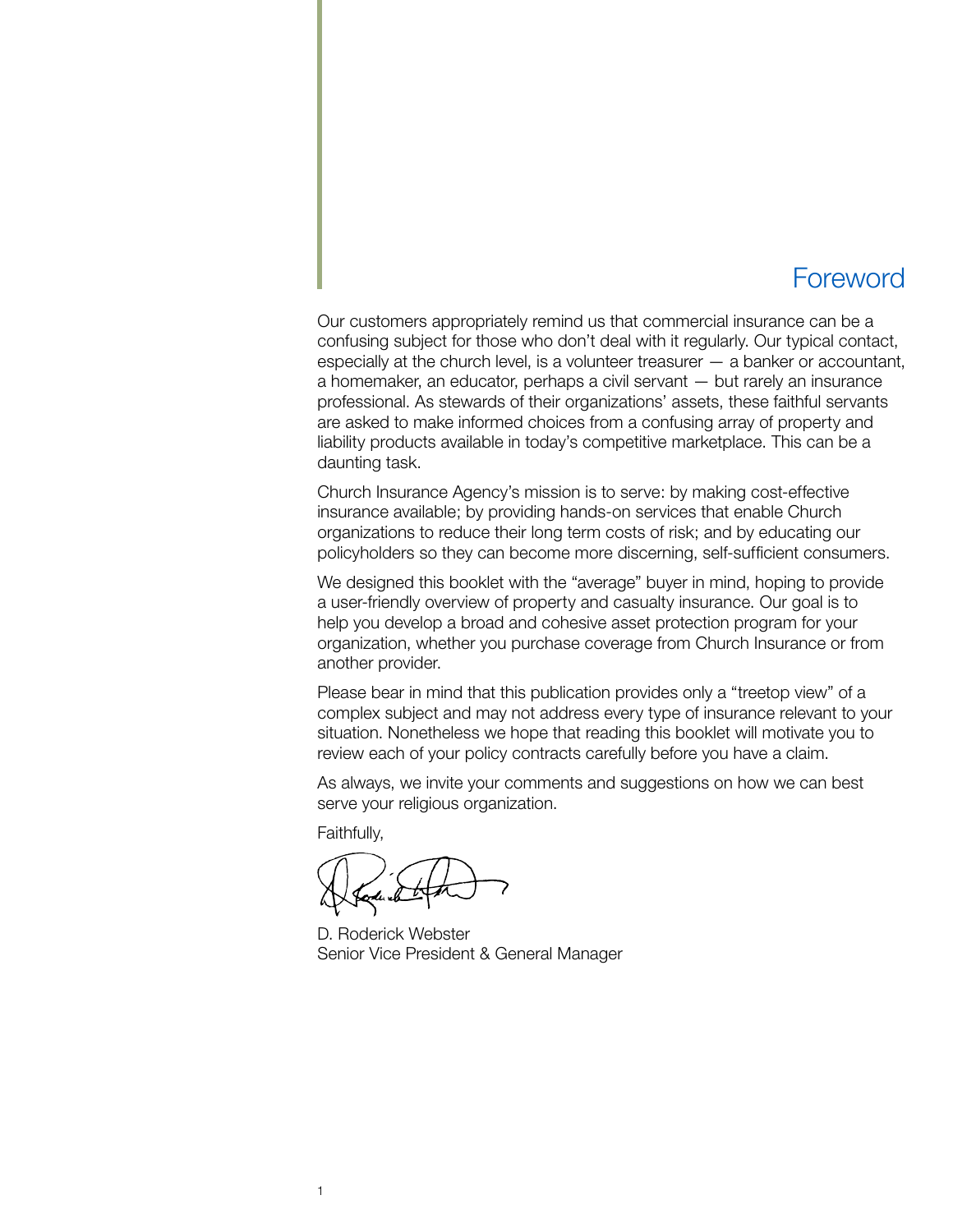## The Basics of Risk Management

Risk management is a disciplined approach to asset conservation. It involves more than just buying insurance; in fact, insurance may well be the court of last resort after the other means of managing risk are thoroughly explored.

### **The Five Steps of Managing Risk**

Risk management involves a set of strategies that may be employed individually or in combination. They are normally undertaken in sequence.

**Risk Identification** The two-fold process of (1) examining your business, from property **& Measurement** holdings to operational processes, and identifying all risks that potentially threaten your organization's assets; and (2) estimating each risk's potential financial impact on your organization's asset base.

> An example of risk identification and measurement is an organization's assessment of threats to its income stream in the wake of damage to its premises. For instance, if a fire would incapacitate the property for a maximum of six months during repair and restoration, and the property normally generates rental income of \$1,000 per month, the organization is vulnerable to a \$6,000 income loss.

In another scenario, a congregation may realize that several years of active growth and change have resulted in significant staff turnover, but that the organization has never developed formal hiring, performance management, salary administration, or employee termination procedures. The church may conclude that the organization is vulnerable to employment practices liability from prospective, current, and/or former staff. Based on accounts of large employment-related settlements and verdicts, the church may also conclude that the risk could be in a six-figure dollar range or greater.

**Risk Avoidance & Reduction** The process of averting risk or mitigating it through operational planning and loss prevention/safety programs.

> An example of risk avoidance is a church's decision not to allow a local martial arts studio to use the undercroft because the church believes there is an unacceptable risk of bodily injury claims against the church.

An example of risk reduction is a denominations development of extensive protocols to guard against sexual misconduct liability. Another is a school's development of an emergency evacuation plan, which mitigates risk by providing all occupants with information on safe, swift egress from the premises.

## **Hint: Commercial insurance is only one way to handle risk. Consider first whether you can avoid, reduce, assume, or transfer risk.**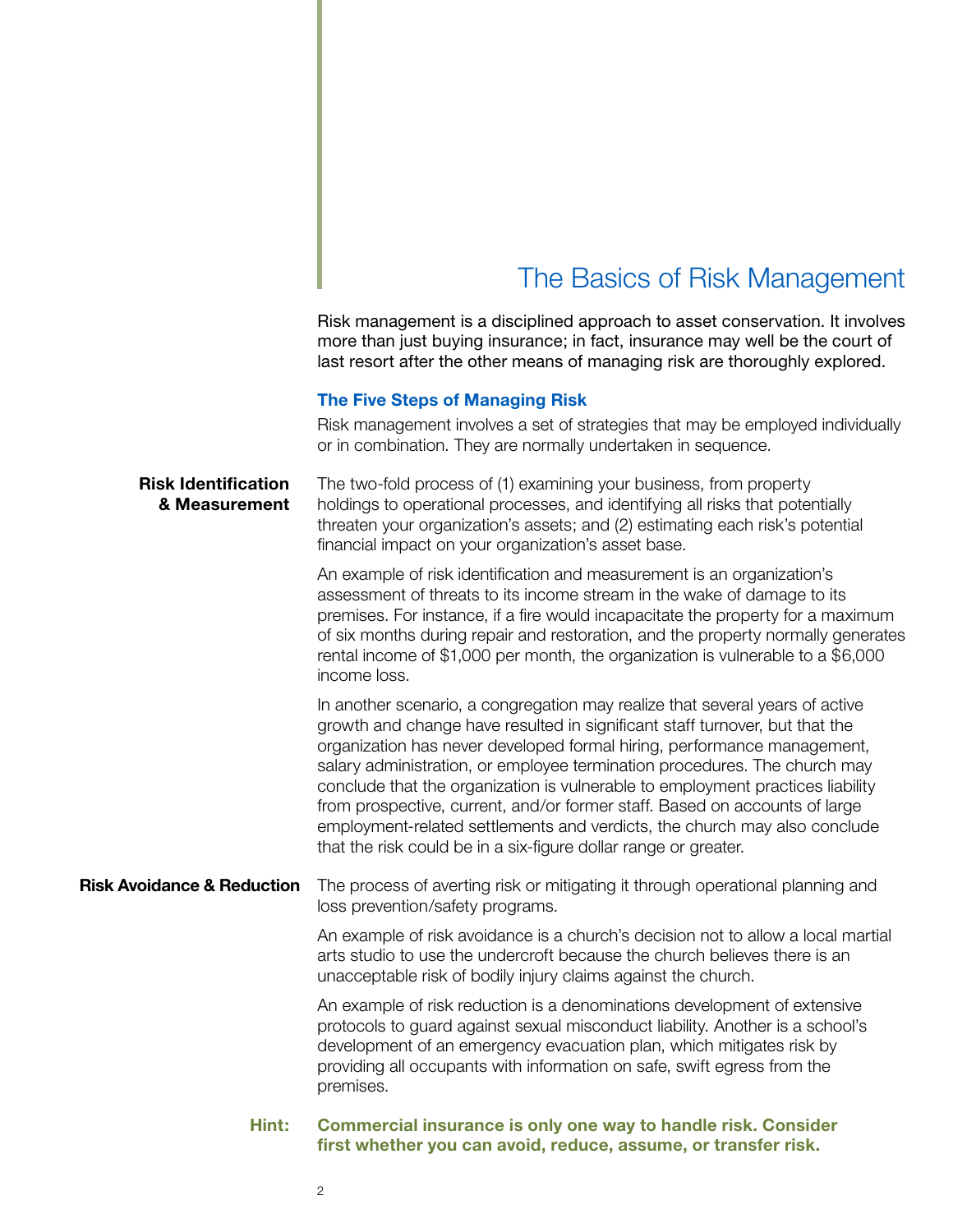**Risk Retention** Self-funding certain types and amounts of risk.

An example of risk retention is an organization's election of a \$5,000 property insurance deductible instead of the insurer's standard \$500 deductible. In deciding to bear more risk in the form of a higher deductible, the organization has examined its historical pattern of property insurance claims; its ability to fund claim amounts below the deductible threshold from its own treasury; and the annual premium savings that result from assuming more front-end risk.

Another example  $-$  although arguably less prudent  $-$  is a church's decision to forego Directors' & Officers' Liability insurance on the premise that the organization enjoys charitable immunity and that its volunteers are unconditionally immune from civil liability for their decisions. In this case, the organization is optimistically "betting" that it will never become the subject of litigation arising from negligent decision-making or management mistakes; that statutory defenses will always be successful; and that any ultimate financial exposure, including legal fees required to defend any action, can be borne directly from its own assets.

In general, an organization should retain only that risk that is *predictable and affordable*. In these examples, an exposure of up to \$5,000 for minor property losses may meet these criteria, while exposure to unlimited catastrophic civil liability for egregious actions or decisions does not.

**Risk Transfer** The deflection of risk away from the organization and onto others.

Risk transfer is normally accomplished through contracts such as leases and facilities use agreements, purchase orders, work orders, and similar covenants. Many contracts contain "Indemnification and Insurance" provisions that establish responsibility for risks associated with performance under the contract.

An example of risk transfer is a church's contractual requirement that an independent pre-school occupying its facilities indemnify and hold the church harmless from liability for claims arising from the school's occupancy or operations. The contract also requires that the pre-school operator provide evidence of its liability insurance, designating the church as an "Additional Insured" to protect it under the school's insurance program.

**Hint: Don't blindly assume risk from third parties. Ask outside contractors, tenants, users of your facilities, and business partners to provide evidence of their insurance—and have your organization designated an "Additional Insured" whenever possible.**

> In another case, an organization has requested proposals from several contractors to renovate its premises. A condition of the bid proposal is that every respondent comply with "Indemnification and Insurance" language in the construction contract that squarely places responsibility for construction-related injury or damage with the contractor.

> *Commercial insurance* is also a form of risk transfer. The policyholder transfers risk to an insurance company for a financial consideration (the premium), subject to policy contract terms, conditions, and exclusions.

As a rule of thumb, insurance should be the final avenue chosen after risk avoidance, retention, and transfer are explored. The plan should be arranged thoughtfully to integrate with and promote the organization's overall risk management strategy.

The opposite of risk transfer is *risk assumption*, in which the organization takes on risk from others.

3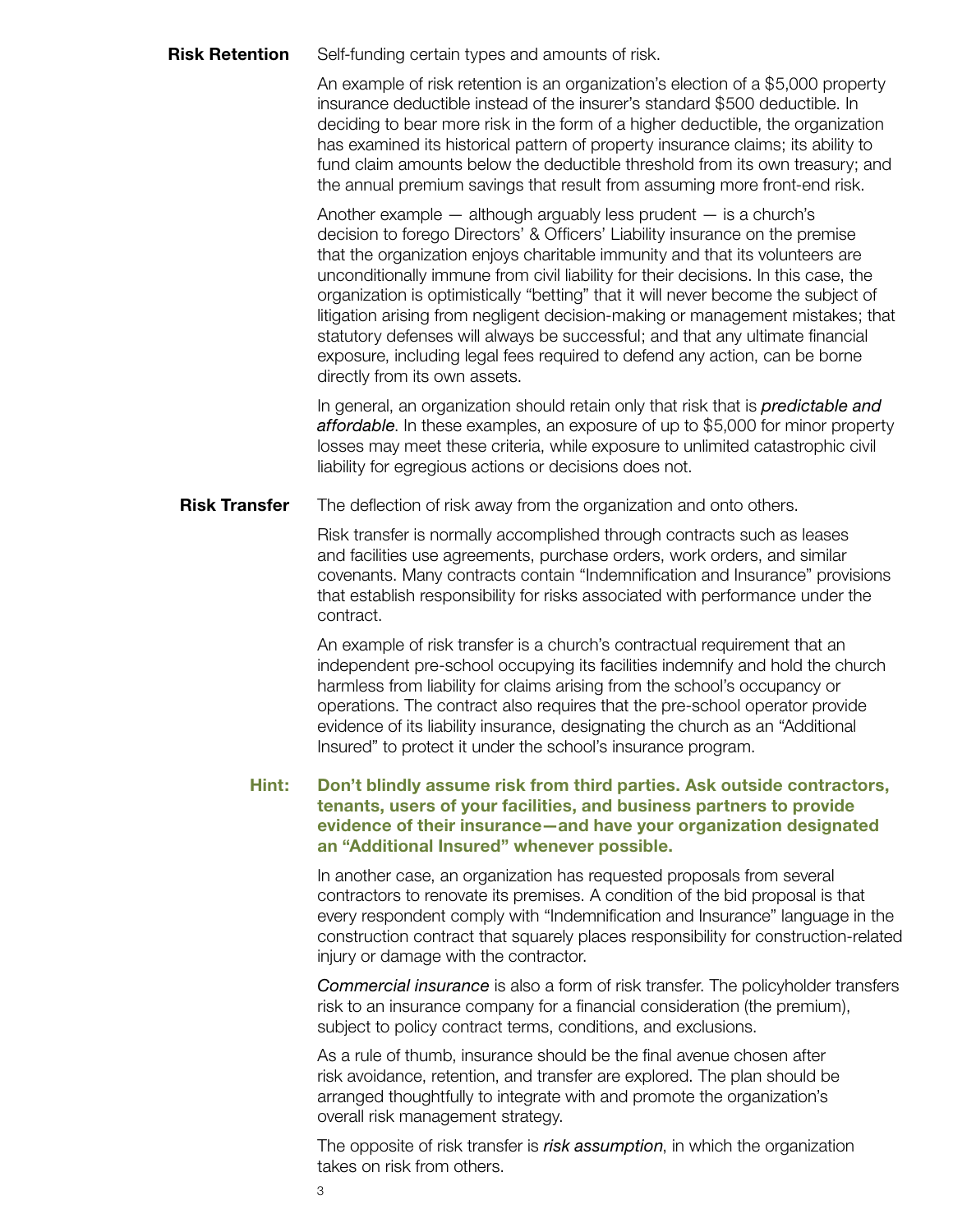**Risk Monitoring** The periodic process of re-examining chosen risk management strategies **& Adjustment** and adjusting them to fit the organization's financial and other objectives.

> For example, a rash of minor playground accidents may lead a church pre-school to develop a formal schedule for inspecting and maintaining all playground equipment, and to implement safety policies and procedures.

> In another instance, as a church's membership grows, its financial health improves and greater resources can be dedicated to preventive property maintenance and conservation. Its leadership may conclude that property losses will be infrequent and minor and thus elect to raise the property insurance deductible for a modest ongoing annual premium savings.

In a third scenario, a board of directors may decide to buy Directors' and Officers' Liability insurance after a lawyer advises it of exceptions to charitable and volunteer immunity.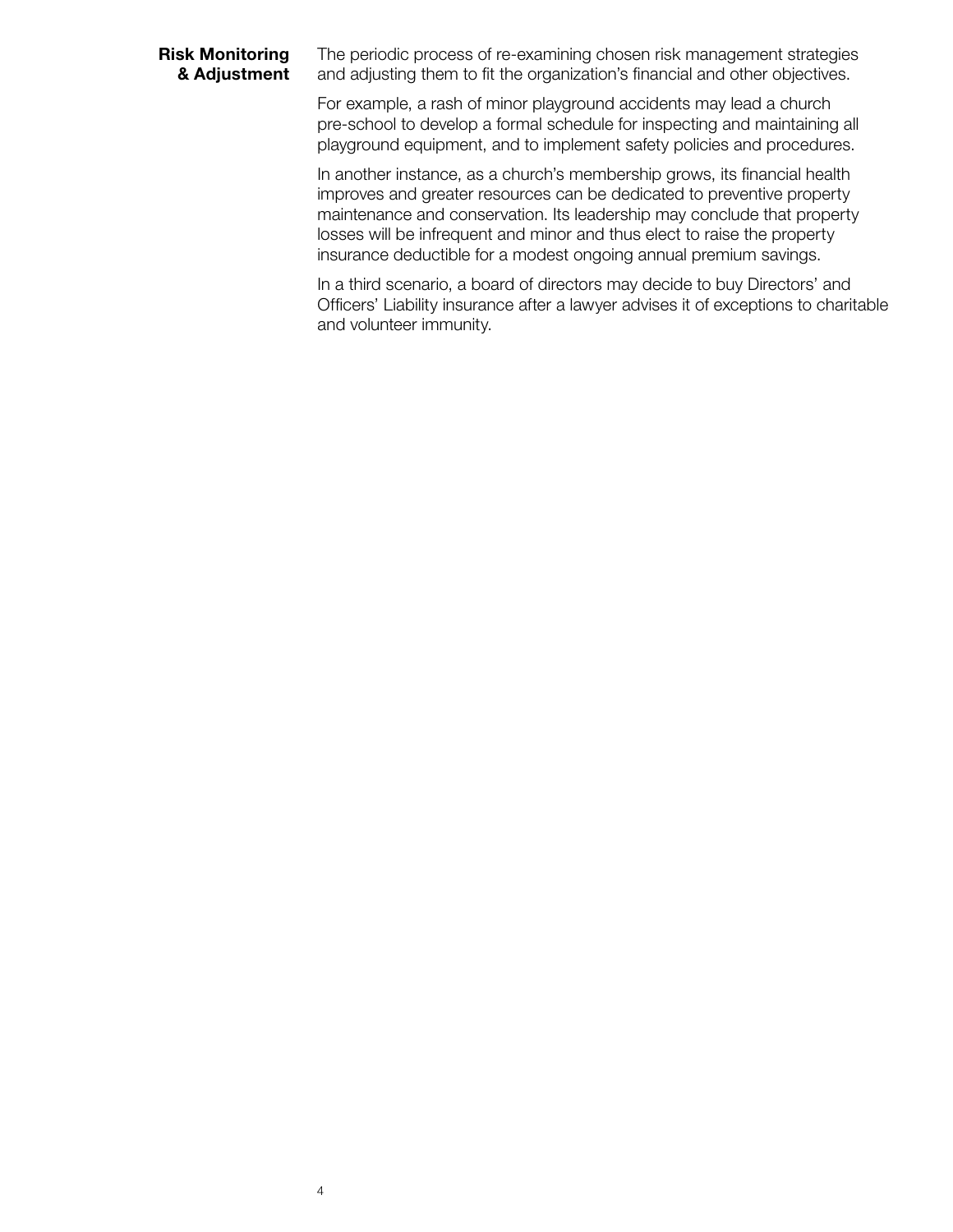# Reading Your Insurance Policy

Understanding how an insurance policy is built makes reading it and locating its key provisions relatively simple. Every insurance policy has four basic sections, which you can remember with the acronym **D-I-C-E**:



**D Declarations...** which confirm particulars, such as the policyholder's

name and address, the policy number, policy term, coverages and limits, applicable policy forms and endorsements, and the annual premium;

**I** Insuring Agreement... which details the insurance company's promise to perform a service (for example, to pay damages on the Insured's behalf) in consideration of the premium paid;

**C Conditions...** which delineate the responsibilities of both policyholder and insurer;

**E** Exclusions... which restrict coverage by qualifying the promise made in the Insuring Agreement.

In addition, the policy contains Definitions of words having special meaning within the context of the insurance contract.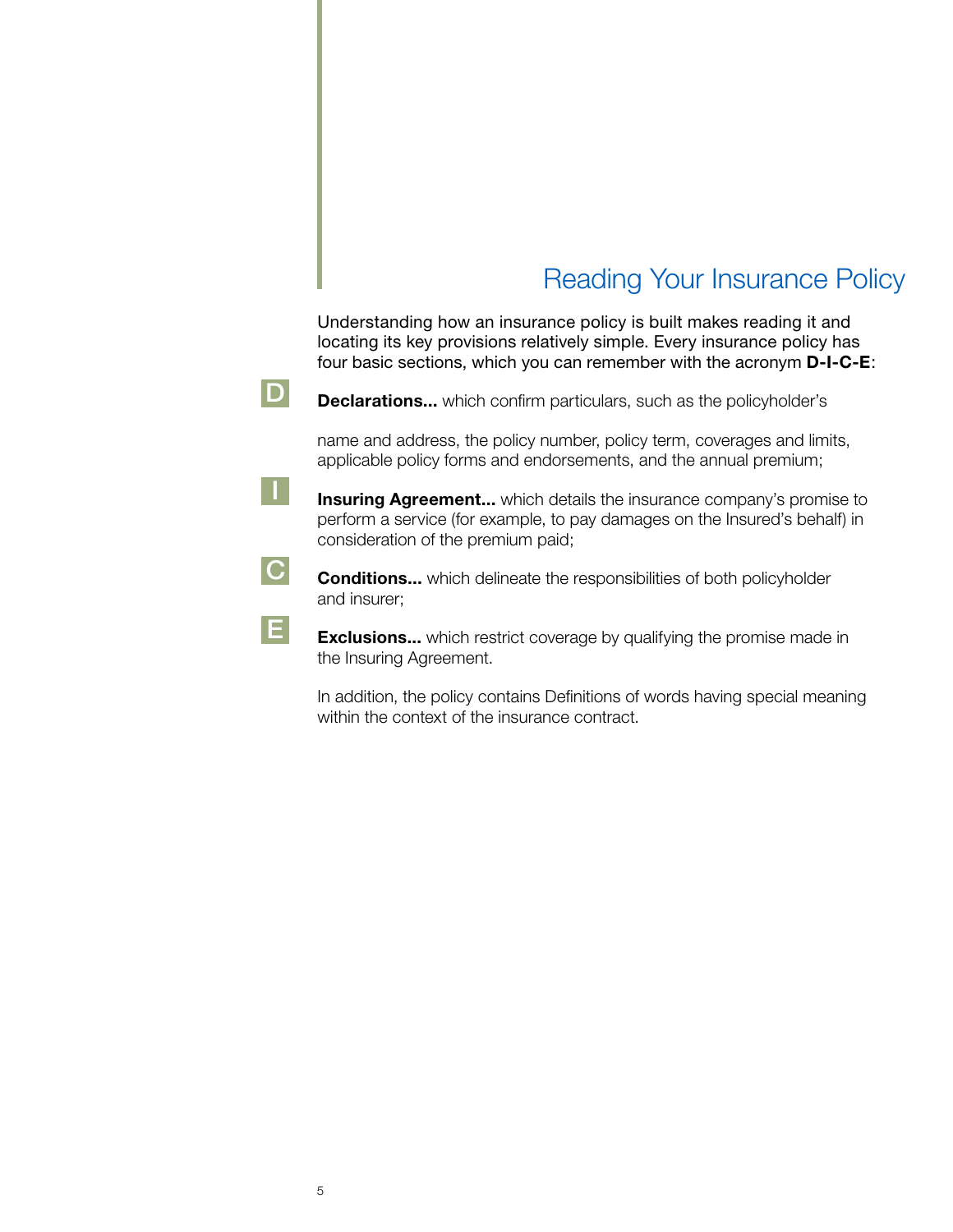## Insurance Coverages

#### **Property Insurance**

## **Purpose** *To protect an organization's assets against loss resulting from direct damage to property.*

**Covered Causes** A property insurance policy covers buildings, contents, and other types of **of Loss (Perils)** property against damage by certain perils, or causes of loss. For many churches, the most frequent causes of loss are fire, wind, and water damage, but these represent only a few of the many potential threats to church property on a daily basis.

The insurance industry generally offers two kinds of property policies:

- The "Named Perils" contract insures only against specifically-listed perils. These commonly include Fire and Lightning; Windstorm and Hail; Vandalism and Malicious Mischief; Explosion; Sudden and Accidental Smoke Damage; Vehicles or Aircraft; Riot and Civil Commotion; Building Damage by Burglars; Sonic Boom; Removal; Weight of Snow, Ice or Sleet; Falling Objects; Freezing of Equipment or Appliances; Water Damage (limited); Sinkhole Collapse; Volcanic Action; and Collapse of Buildings.
- The "All Risk" contract insures against all perils *except* those that are specifically excluded. Among the common causes of loss included here (but not in a Named Perils policy) are Burglary and Theft of Property, Glass Breakage, and Back-up of Water from Sewers and Drains. Protection against Flood and Earthquake is sometimes available at an additional premium.

In effect, these two types of insuring agreements are reciprocals of one another. The Named Perils buyer should determine exactly which causes of loss are insured, since loss by any unlisted peril will not be covered. Conversely, while the All Risk buyer can take comfort in broader coverage, he must become familiar with the policy exclusions that restrict coverage.

## **Hint: Find out what your policy covers and doesn't cover. What perils are covered? Which ones are excluded?**

**Policy Limits** A property policy is designed to insure all buildings, contents, and other property. The amount of coverage and the way the policy limits are expressed are important considerations.

Coverage may be underwritten two ways:

• *A Blanket Limit* represents the total value of all structures and their contents. This aggregated figure is available in the event of loss to any location or group of locations, although the insurer's liability will naturally be limited to the cost of repairing or replacing the damaged property (see "Basis of Valuation," below).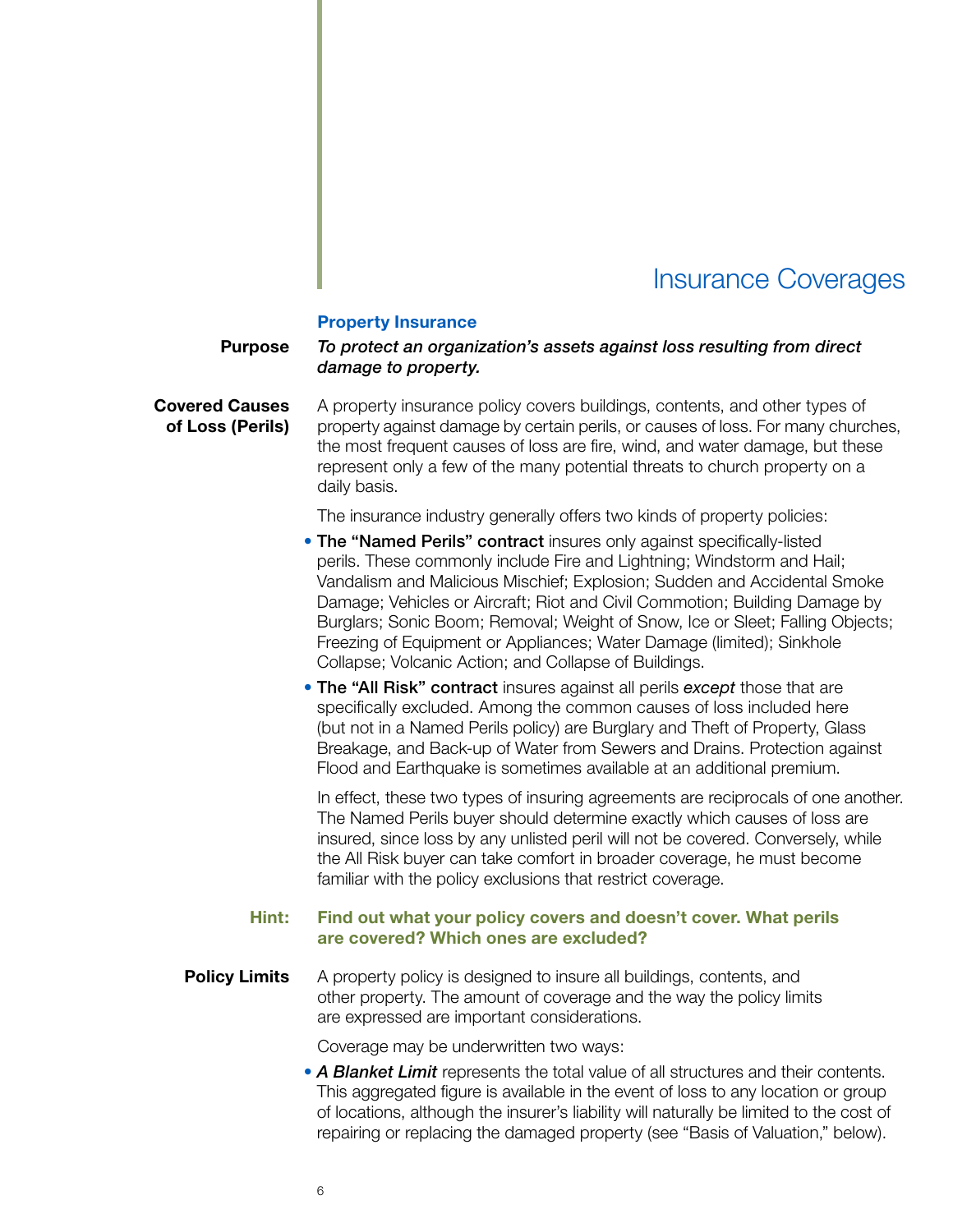• *Specific Limits* reflect per-location building and contents values. Recovery for buildings and/or contents is limited to the stated value for each.

The blanket approach is generally preferable, since it is much less restrictive in delivering an amount of coverage adequate for all but the most catastrophic losses. The vast majority of business insurance policies are now issued on this basis.

Depending on the policy, coverage for some perils and types of property may be restricted by *sublimits*, or caps. For example, almost all policies sold in the commercial marketplace limit (or exclude) protection against Flood and Earthquake. Similarly, many commercial carriers limit coverage for Fine Arts to a specific dollar threshold.

## **Hint: Arrange a blanket property limit whenever available. This approach maximizes the amount of coverage available for any loss.**

Special types of property — individual works of fine art, contractors' or agricultural equipment, or audiovisual equipment, for example — may be treated separately under a property "floater" endorsement, in which the values of individual items are declared and supported by appraisals. This "carve-out" approach is useful in eliminating guesswork about an item's value when a loss occurs, but it generates a higher premium.

**Deductibles** Every property insurance policy includes a *deductible* that shifts a portion of the loss cost to the policyholder. The deductible is usually expressed as a dollar amount, and can range from as little as \$500 per loss to as much as \$50,000 or more. The deductible must be satisfied before the insurer makes any payment for a covered loss.

> For some coverages, the deductible may be expressed in other terms. For example, hurricane protection may be subject to a deductible equaling a percentage of the policy limit or the dollar loss. Business Interruption (Earnings) insurance may be triggered after a deductible expressed as a certain number of hours following direct property damage. Articles scheduled by special floater endorsement may be subject to yet a different deductible.

> Every organization should select a property deductible based upon its property claims history, its current financial condition, and the premium savings that can be realized by assuming more front-end risk.

## **Basis of Valuation** The basis of property valuation governs the extent of recovery after a loss.

- **Replacement Cost** is the cost of repairing or replacing damaged property with new material of similar kind and quality; and
- **Actual Cash Value ("ACV")** is Replacement Cost less *reasonable depreciation* reflecting the age, condition, and utility of the damaged property. Other bases of valuation include *Market Value* (the amount for which undamaged property can be sold in a fair market); *Selling* Price (commonly used for wholesale or retail inventory); and *Reproduction Cost* (the cost of repairing or replacing damaged property with materials identical to the original).
- **Hint: The value of your tangible property changes with normal inflation, expansion of existing facilities, and acquisition or construction of new ones. Arrange periodic appraisals of buildings and contents to ensure that your coverage meets your needs.**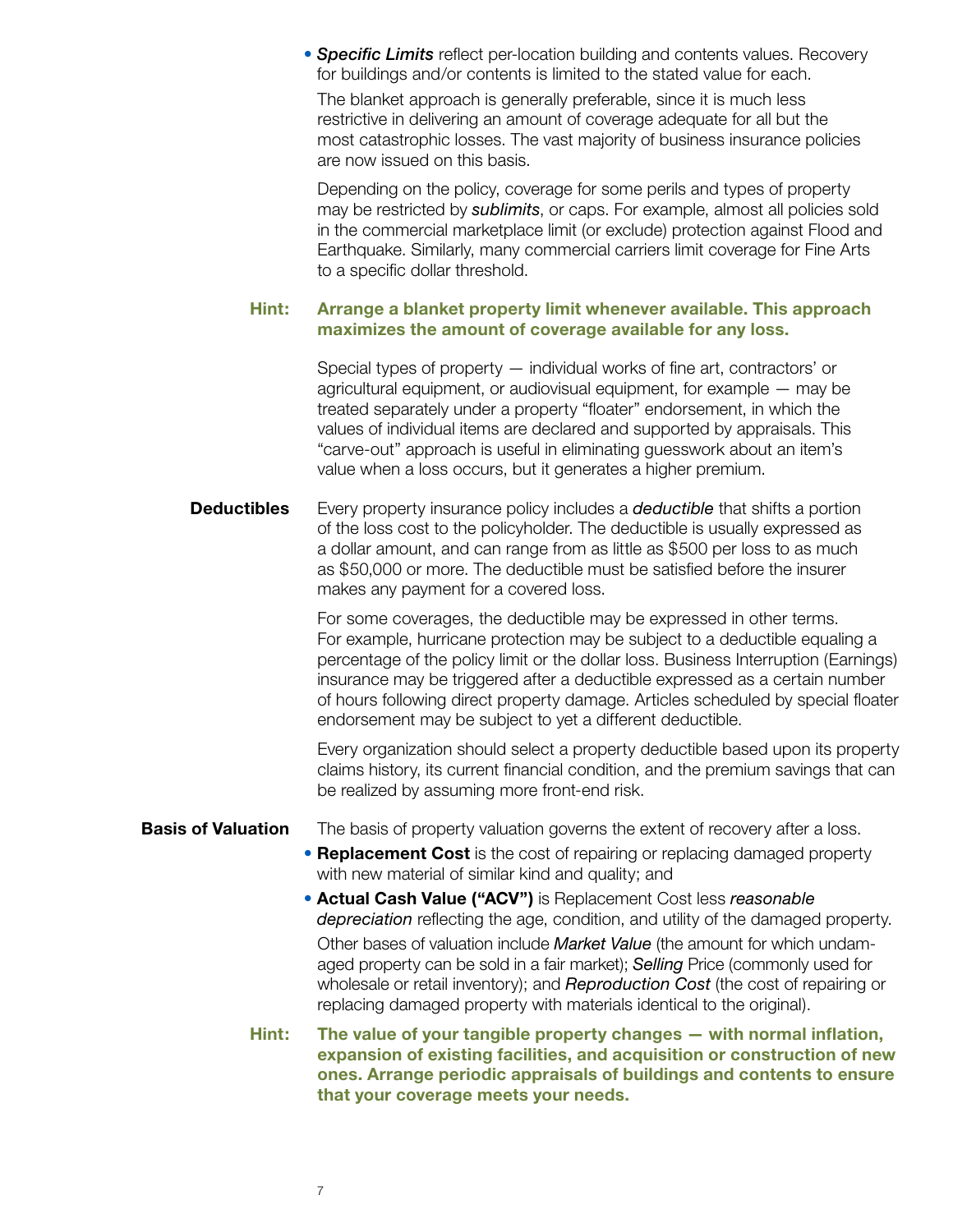The starting point in establishing values is a physical appraisal and inventory. As a rule of thumb, buildings should be appraised every five to seven years. Contents should be inventoried and valued more frequently. Property values should also be revised as the physical plant is expanded or significantly improved, or when new furnishings are acquired.

Naturally, the basis of valuation has a direct bearing on the amount of insurance coverage purchased and the resulting premium. Assume, for instance, that a church and its contents can be replaced with comparable materials and workmanship for \$2,000,000; the Replacement Cost is thus \$2,000,000. Now assume that, because of age and normal wear and tear, the same building and contents are depreciated by 15 percent, yielding an Actual Cash Value of  $$1,700,000$ . The cost for  $$2,000,000$  of insurance  $-$  whether on a Named Perils or All-Risk basis — will be greater than the cost for \$1,700,000 of coverage. However, most buyers elect Replacement Cost protection, as they desire and intend to replace old property with new after a loss.

**Insuring to Value** Most off-the-shelf insurance policies contain a *coinsurance* clause requiring the policyholder to insure property to its full value or an acceptable percentage perhaps 80 or 90 percent — or to bear a financial penalty upon the adjustment of any loss for which the property is found to be underinsured. The penalty is proportional to the extent of underinsurance.

- **For example:** A building has a Replacement Cost of \$500,000;
	- The insurance policy has a *coinsurance* provision of 80 percent, a policy limit of \$300,000, and a \$1,000 deductible; and
	- There is a claim for repair of interior water damage totaling \$8,000.

The 80 percent coinsurance provision means that the policyholder must insure the building for at least 80 percent of the \$500,000 Replacement Cost, or  $$400,000$ . However, the organization only bought \$300,000 of coverage  $-75$ percent of what was required by the policy. Because of the coinsurance penalty, the policyholder will recover only 75 percent of its water damage claim, or \$6,000. After the \$1,000 deductible, the policyholder's net recovery is \$5,000.

### Amount of Insurance in Force

x Amount of Claim

Amount of Insurance Required

\$300,000 in Force<br>\$400,000 Required x \$8,000 Claim  $.75 \times$  \$8,000 Claim = \$6,000

A coinsurance clause clearly underscores the importance of establishing accurate property values and buying adequate insurance. Assuming credible property values, however, an insurer will often consent to liberalize the policy with an Agreed Amount Endorsement. This provision basically states that both policyholder and insurer accept the reported values as appropriate, waiving application of the customary coinsurance clause. It should be requested whenever possible.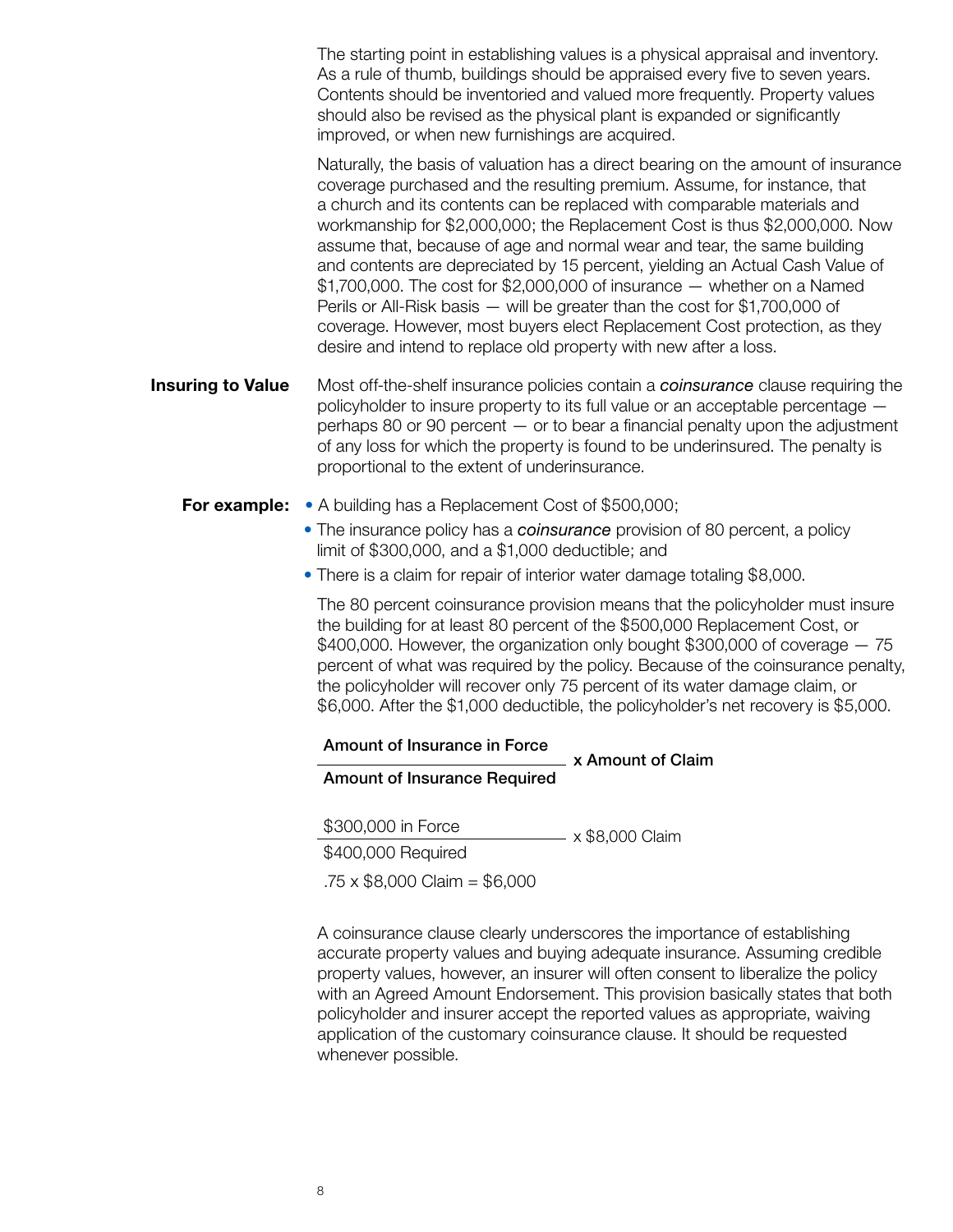**Extensions of Coverage** Most property policies include "Extensions of Coverage" that broaden the basic contract terms for special circumstances and types of property. These Extensions are normally included at no additional cost and no premium savings result from eliminating them, whether in whole or in part. The Extensions of Coverage sometimes apply on a first-dollar basis, meaning that the customary deductible is waived.

## **Hint: Determine whether your policy covers Extensions of Property Coverage on a first-dollar basis, or whether the standard property deductible applies. The answer could affect the amount of coverage you need.**

Some of the most common and significant Extensions of Coverage include:

|                            | <b>Extension</b>                                                        | <b>Purpose</b>                                                                                                                                                                                                                                                                                                                                                                                               |
|----------------------------|-------------------------------------------------------------------------|--------------------------------------------------------------------------------------------------------------------------------------------------------------------------------------------------------------------------------------------------------------------------------------------------------------------------------------------------------------------------------------------------------------|
|                            | <b>New Construction</b><br>and/or Newly<br><b>Acquired Property</b>     | Provides automatic protection for new structures and property (i.e., without<br>informing the insurer). The amount and duration of automatic coverage<br>are limited.                                                                                                                                                                                                                                        |
|                            | Trees, Lawns,<br><b>Plants and Shrubs</b>                               | Protects horticultural property against damage by Named Perils.<br>The amount of coverage is limited, both on a per-plant and per-event basis.                                                                                                                                                                                                                                                               |
|                            | <b>Valuable Papers</b><br>and Records                                   | Covers the cost of reconstructing important records, such as parish<br>registers, pledge reports, and similar one-of-a-kind documents.                                                                                                                                                                                                                                                                       |
|                            | Additional<br><b>Expense</b>                                            | Covers necessary expenses, incurred above and beyond normal operating<br>expenses, in order to continue operations after direct damage to property<br>by an insured peril. Coverage is limited, either by a specific dollar amount<br>or for a finite duration.                                                                                                                                              |
|                            | Property<br><b>Off-Premises</b>                                         | Protects property while in transit or otherwise away from the policyholder's<br>premises. Coverage is normally limited by dollar amount.                                                                                                                                                                                                                                                                     |
|                            | <b>Debris Removal</b>                                                   | Covers costs of removing debris following a covered property loss.<br>Coverage is normally limited to a percentage of the direct damage amount.                                                                                                                                                                                                                                                              |
|                            | <b>Personal Effects</b>                                                 | Protects property of others while on the policyholder's premises. Coverage<br>is normally limited by per-person and per-occurrence dollar amounts.                                                                                                                                                                                                                                                           |
|                            | Contingent<br>Liability and<br><b>Increased Cost</b><br>of Construction | Covers additional costs resulting from the forced demolition of any<br>undamaged portion of a building following a loss (Contingent Liability) and<br>repair/reconstruction pursuant to current building codes and ordinances.<br>Coverage is normally limited to a dollar amount or a percentage of the<br>structure's value, whichever is less.                                                            |
| <b>Equipment Breakdown</b> |                                                                         | Most commercial property insurance policies exclude damage caused by<br>explosion of steam boilers and pressure vessels, mechanical breakdown,<br>and electrical arcing, thus leaving significant gaps in coverage. The common<br>remedy is to arrange Equipment Breakdown (formerly "Boiler and Machinery")<br>insurance, either under a separate policy or by endorsement to the basic<br>property policy. |
|                            |                                                                         | Equipment Breakdown insurance covers sudden and accidental explosion,<br>mechanical breakdown, and electrical injury to heating, ventilation, electrical and<br>electronic objects - from steam boilers to telecommunications equipment -<br>making it an invaluable component of property protection.                                                                                                       |
|                            |                                                                         | For example if a roofton air conditioning compressor stops working because                                                                                                                                                                                                                                                                                                                                   |

For example, if a rooftop air conditioning compressor stops working because of a sudden failure within the motor, the policy will cover the cost of repairs and ensuing loss (including limited additional expenses to continue in operation pending repairs), subject to the policy deductible.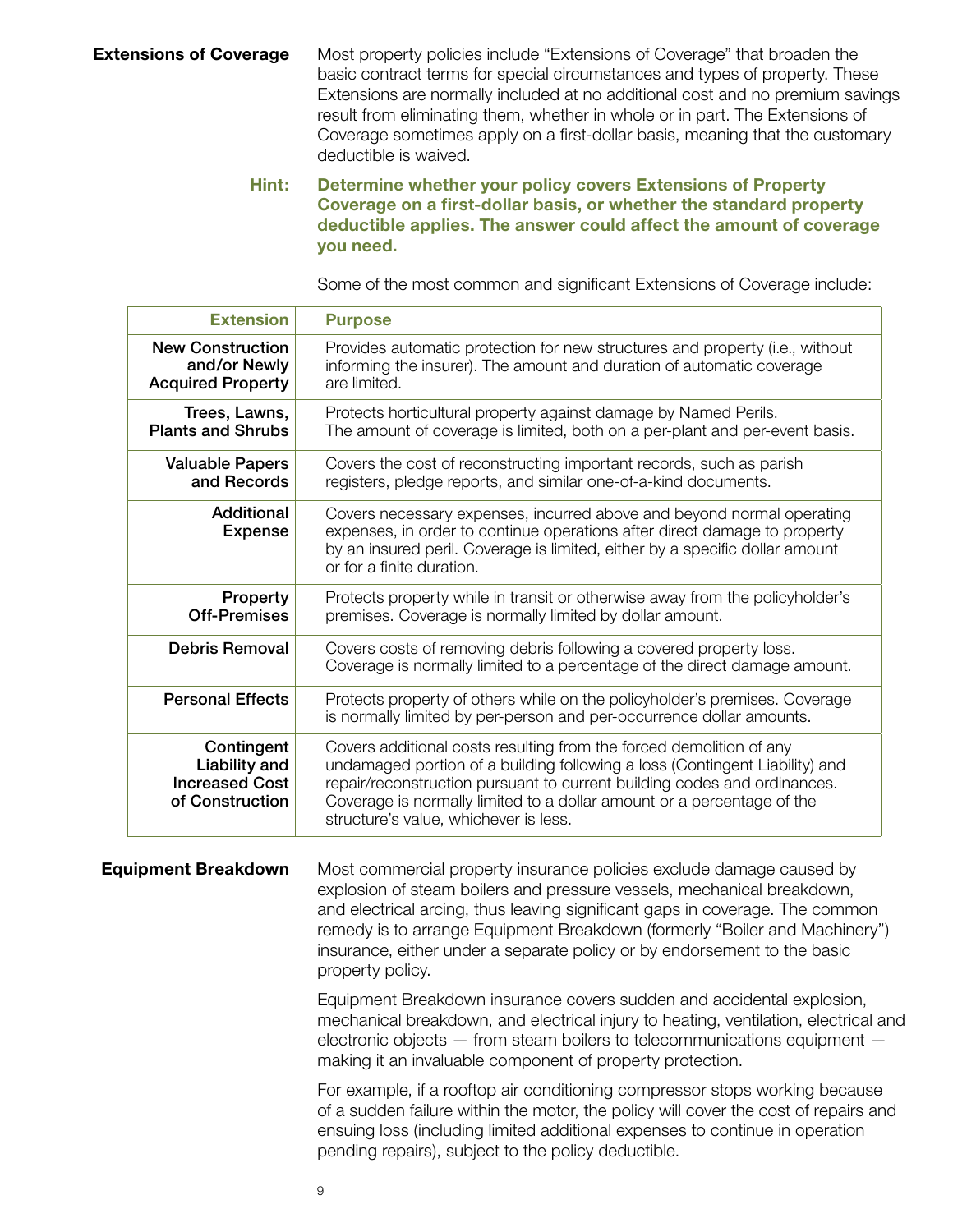| Hint:                                        | Arrange Equipment Breakdown protection to plug coverage gaps left<br>by conventional property insurance.                                                                                                                                                                                                                                                                                                |
|----------------------------------------------|---------------------------------------------------------------------------------------------------------------------------------------------------------------------------------------------------------------------------------------------------------------------------------------------------------------------------------------------------------------------------------------------------------|
| <b>Significant Exclusions</b>                | Although the typical property policy contains a variety of exclusions, some<br>of the most noteworthy are those for:                                                                                                                                                                                                                                                                                    |
|                                              | • Loss caused by power, heating, cooling failure, or power surge unless<br>it is caused by direct damage to property on the premises by an insured peril;                                                                                                                                                                                                                                               |
|                                              | • Loss caused by wear and tear and similar degenerative factors such as<br>inadequate or lack of maintenance, deterioration, rust or corrosion, rot, inherent<br>defect, settling, cracking, shrinkage, bulging or expansion, and animal, bird,<br>or insect damage. When any of these factors cause an ensuing loss that would<br>otherwise be covered, the policy responds for the ensuing loss only; |
|                                              | • Loss caused by mechanical breakdown, artificially generated electrical<br>current, explosion or loss or damage to steam boilers, steam pipes or<br>steam turbines, and loss or damage to hot water boilers or equipment for<br>heating water. Coverage for these Equipment Breakdown perils is available<br>under a separate policy or by special endorsement to the property policy;                 |
|                                              | • Employee Dishonesty, which should be treated separately under<br>a Commercial Crime policy (see "Employee Dishonesty," page 21).                                                                                                                                                                                                                                                                      |
|                                              | Many commercial insurance policies also exclude <b>Flood</b> , other types<br>of Water Damage, and Earthquake. Consult your insurance advisor to<br>determine whether such coverages are included or can be made available.                                                                                                                                                                             |
| <b>Tailoring the Policy</b><br>to Your Needs | Many aspects of coverage, especially sublimits and Extensions of Coverage,<br>are simply "off-the-shelf" provisions that may need to be tailored to your                                                                                                                                                                                                                                                |

**to Your Needs** are simply "off-the-shelf" provisions that may need to be tailored to your organization's operational exposures. If the basic property policy and its Extensions of Coverage make no provision for a significant risk exposure, the gap can usually be repaired with an add-on "rider," or endorsement. For example:

| <b>Special Exposure</b>                                                                            | <b>Potential Problem</b>                                                                                                                | <b>Recommended Solution</b>                                                              |
|----------------------------------------------------------------------------------------------------|-----------------------------------------------------------------------------------------------------------------------------------------|------------------------------------------------------------------------------------------|
| Building next to a lake<br>or river, or in areas prone<br>to sewer or water main<br>breaks/backups | Damage by flood or water                                                                                                                | Add Flood and Broad Form Water<br>Damage coverage, if not included<br>in standard policy |
| Church with valuable<br>stained glass windows                                                      | Limited recovery for "Fine Arts"                                                                                                        | Eliminate sublimit for Fine Arts to make<br>full blanket property limit available        |
| Objects of art off-site<br>at conservator's studio                                                 | Damage in transit or while<br>otherwise off-premises                                                                                    | Amend sublimit for Property Off<br>Premises (including Transit)                          |
| School dependent<br>on tuition revenue                                                             | Disruption of revenue stream<br>after direct damage to property                                                                         | Insure Loss of Tuitions & Fees                                                           |
| Older structure that has not<br>been renovated recently                                            | Significant additional cost burden<br>to repair or reconstruct in<br>compliance with current code                                       | Amend sublimit for Increased Cost<br>of Construction                                     |
| Business without<br>contingency<br>office space                                                    | Significant additional expense to<br>move and rent temporary office<br>space when regular quarters are<br>damaged and rendered unusable | Amend sublimit for Additional<br>Expense                                                 |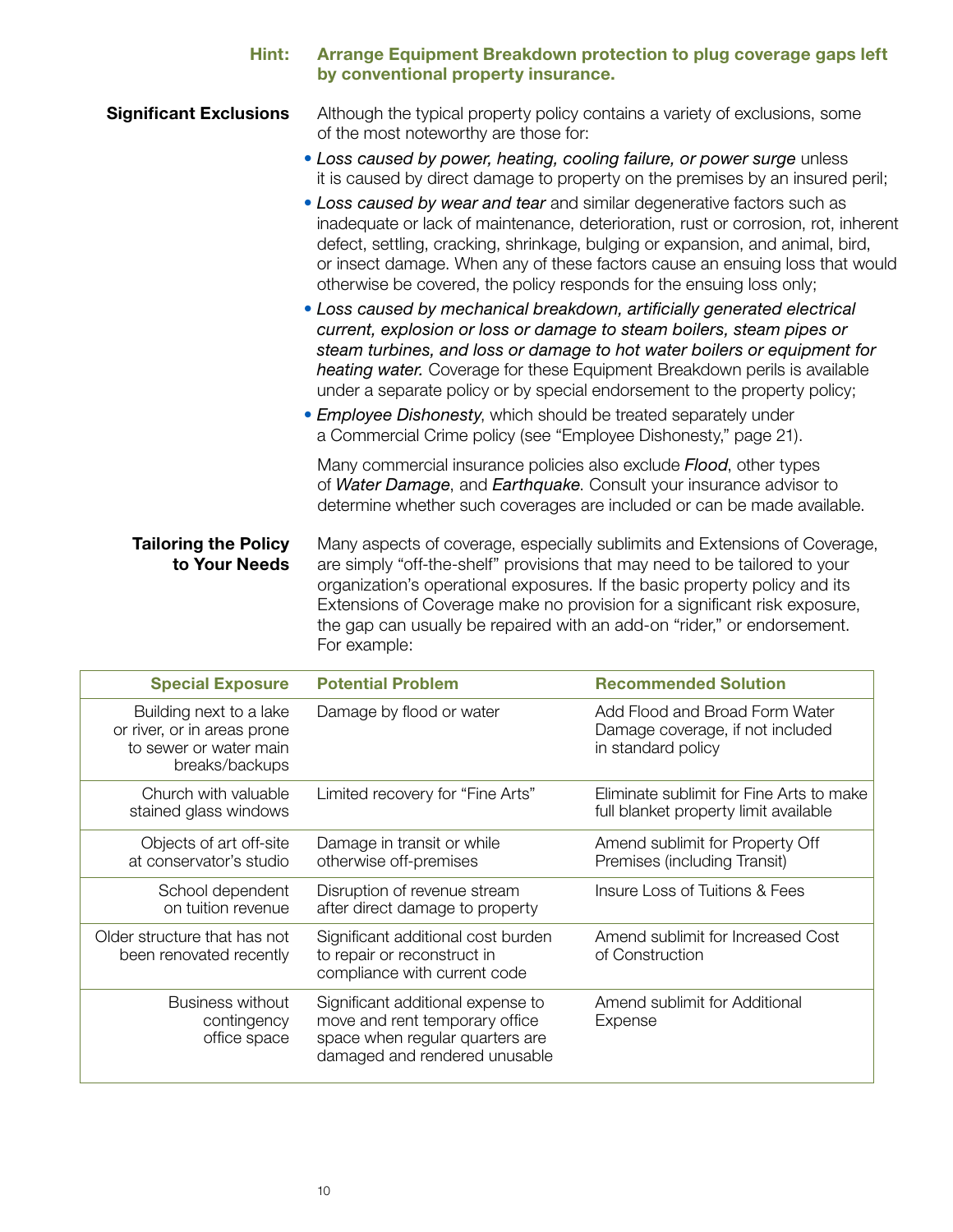|                              | <b>General Liability Insurance</b>                                                                                                                                                                                                                                                                                                                                                                                                                                                                                                                    |
|------------------------------|-------------------------------------------------------------------------------------------------------------------------------------------------------------------------------------------------------------------------------------------------------------------------------------------------------------------------------------------------------------------------------------------------------------------------------------------------------------------------------------------------------------------------------------------------------|
| <b>Purpose</b>               | To protect an organization and its agents against civil liability for<br>bodily injury, property damage, or personal injury to others.                                                                                                                                                                                                                                                                                                                                                                                                                |
| <b>The Insureds</b>          | Most General Liability insurance policies designed for not-for-profit<br>organizations protect:                                                                                                                                                                                                                                                                                                                                                                                                                                                       |
|                              | • The corporate entity (the "Named Insured");                                                                                                                                                                                                                                                                                                                                                                                                                                                                                                         |
|                              | • Its subsidiaries and affiliates;                                                                                                                                                                                                                                                                                                                                                                                                                                                                                                                    |
|                              | • Their executive officers;                                                                                                                                                                                                                                                                                                                                                                                                                                                                                                                           |
|                              | • Their employees; and                                                                                                                                                                                                                                                                                                                                                                                                                                                                                                                                |
|                              | • Their volunteers                                                                                                                                                                                                                                                                                                                                                                                                                                                                                                                                    |
|                              | for their actions on the organization's behalf. Church-related policies may<br>be even more specific in designating ordained clergy, wardens, and vestry<br>members as additional types of Insureds.                                                                                                                                                                                                                                                                                                                                                  |
| Hint:                        | Find out who is protected by your General Liability policy.<br>Does it cover employees and volunteers for their actions<br>on your organization's behalf?                                                                                                                                                                                                                                                                                                                                                                                             |
| The Coverage Grant           | A General Liability policy covers <i>monetary damages</i> that the Insureds become<br>legally obligated to pay because of an accident during the policy term that<br>causes unexpected, unintended bodily injury, property damage, or personal<br>injury to someone else. These are indivisible conditions of coverage: The claim<br>must seek compensation because of injury or damage; the injury or damage<br>must have been fortuitous and have occurred during the policy term; and the<br>policyholder must be liable for the injury or damage. |
|                              | In addition to settlements and judgments, a General Liability policy also<br>covers sums required to defend the Insureds: lawyers' and expert witness<br>fees, reasonable costs of securing other witnesses for court appearance,<br>post-judgment interest, appeal bond premiums, etc. These amounts, referred<br>to as Supplementary Payments, are normally payable in addition to the<br>stated limit of liability.                                                                                                                                |
|                              | A conventional General Liability policy has no deductible, providing all<br>coverage on a first-dollar basis.                                                                                                                                                                                                                                                                                                                                                                                                                                         |
| <b>Limits of Liability</b>   | General Liability policy limits are typically quoted two ways:<br>• Per-occurrence limit is the maximum amount of coverage for a single<br>event, regardless of the number of parties involved;                                                                                                                                                                                                                                                                                                                                                       |
|                              | • Annual aggregate limit is the maximum payout for all occurrences during<br>the policy term.                                                                                                                                                                                                                                                                                                                                                                                                                                                         |
|                              | Specialized types of coverage within the policy $-$ for example, Sexual<br>Misconduct Liability and Products Liability $-$ are commonly underwritten<br>with their own aggregate limits.                                                                                                                                                                                                                                                                                                                                                              |
| <b>Broad Form Protection</b> | The ideal General Liability policy is a "Broad Form" contract, so named<br>because of the breadth of coverage for a variety of operational risks.<br>This type of policy commonly includes:                                                                                                                                                                                                                                                                                                                                                           |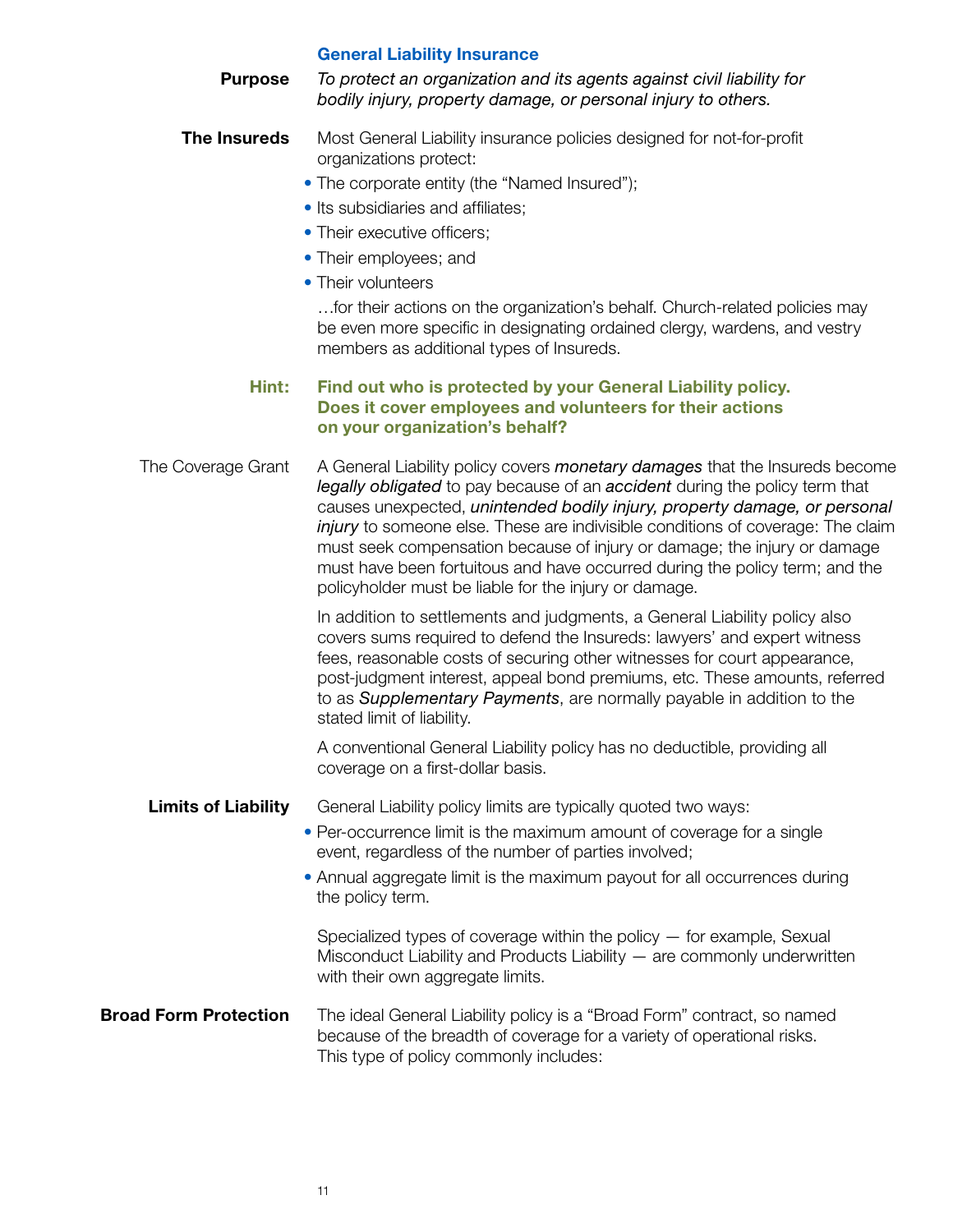| <b>Type of Coverage</b>                   | <b>Exposure</b>                                                                                                                                          | <b>Example</b>                                                                                                                                                                   |
|-------------------------------------------|----------------------------------------------------------------------------------------------------------------------------------------------------------|----------------------------------------------------------------------------------------------------------------------------------------------------------------------------------|
| Premises &<br><b>Operations Liability</b> | Liability attributable to aspects of<br>the physical plant or daily operations                                                                           | Visitor trips on cracked sidewalk<br>(Premises Liability). Boisterous,<br>unsupervised group of school children<br>knocks down an elderly parishioner<br>(Operations Liability). |
| <b>Contractual Liability</b>              | Liability for injury or damage<br>assumed by oral or written contract                                                                                    | Municipal Parks & Recreation<br>Department asks church to defend<br>and pay bodily injury claim pursuant<br>to facilities-use agreement for church<br>picnic at city park.       |
| <b>Personal Injury Liability</b>          | Liability for false arrest, detention or<br>malicious prosecution; libel, slander,<br>or defamation; and invasion of an<br>individual's right of privacy | Community member sues after<br>controversial statements about her<br>are published in church newspaper.                                                                          |
| <b>Advertising Injury Liability</b>       | Liability for plagiarism or piracy<br>of one's copyright or trademark                                                                                    | Another business claims that the<br>policyholder's logo is confusingly<br>similar to its own.                                                                                    |
| <b>Fire Legal Liability</b>               | Liability for fire damage to<br>someone else's property while<br>the policyholder is occupying it                                                        | Fire damage to a cabin originating<br>from a smoldering cigarette during<br>a youth group retreat.                                                                               |
| <b>Incidental Medical</b><br>Malpractice  | Liability for a non-medical<br>professional's rendering of, or<br>failure to render medical aid                                                          | Priest administers CPR with<br>adverse outcome.                                                                                                                                  |
| <b>Products Liability</b>                 | Liability for injury or damage<br>caused by a "product" made<br>or sold by the policyholder                                                              | Child sustains injury by pre-owned toy<br>purchased at church rummage sale.                                                                                                      |
| <b>Medical Payments</b>                   | Cost of medical treatment, payable<br>without regard to or concession of<br>policyholder's liability                                                     | Church offers to cover emergency<br>room bills after parishioner falls on<br>icy steps.                                                                                          |

**Special Church-** Even a Broad Form General Liability policy must be expanded to address **Related Exposures** several significant church-related exposures:

- *Pastoral Counseling Liability risk* is physical or emotional injury attributable to a priest's acts, errors, or omissions during counseling of a spiritual nature (for example, a couple's allegation that marital counseling further injured their relationship);
- *Sexual Misconduct Liability risk* is physical or emotional injury because of sexual abuse, molestation, or exploitation (for example, when a priest initiates a sexual relationship with a parishioner to whom he has provided pastoral guidance);
- *Cemetery Liability risk* is physical or emotional injury because of an act or omission in connection with the cremation, burial, disinterment, or temporary care of any deceased human body (for example, when cremains being held for temporary safekeeping until burial are misplaced);
- *Teachers' Liability risk* is bodily injury or property damage arising out of teaching activities, including the administration of corporal punishment.
- **Hint: Be sure your policy addresses church-specific liability risks as Pastoral Counseling, Cemetery Operations (including Columbaria), Sexual Misconduct, and Teachers' Liability.**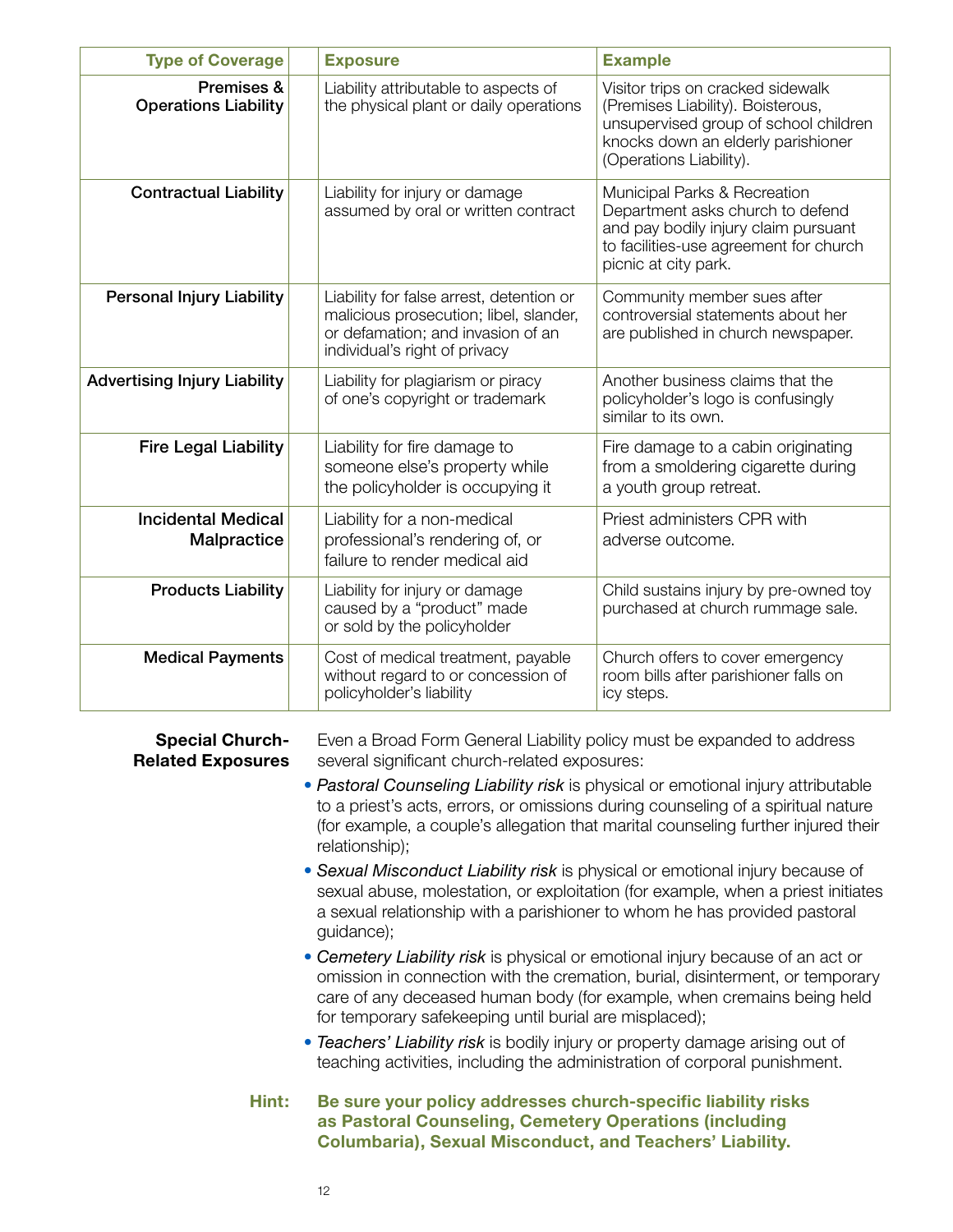## **Significant Exclusions** Although the typical General Liability policy contains a variety of exclusions, some of the most noteworthy are those for:

- *Liability arising in connection with ownership, maintenance, operation, use, loading or unloading of automobiles, aircraft, and large watercraft.* These should be addressed by separate Automobile Liability, Aircraft Liability, and Marine Liability policies;
- *Employment-related liabilities*, including obligations under Workers' Compensation, unemployment, or disability benefits laws and work-related claims under common law by employees or their family members. These exposures may be treated by a combination of Workers' Compensation & Employer's Liability coverage or Directors' & Officers' Liability policies, depending on the exact nature of the allegations;
- *Damage to property owned, used, or occupied by the policyholder, or*  property in an Insured's care, custody or control. These exposures should be addressed within a property insurance policy;
- *Liability resulting from the willful violation of laws addressing discrimination, humiliation, harassment, or wrongful termination* because of race, creed, age, or sex. These exposures should be addressed by a separate Directors' & Officers' Liability policy;
- *Fines, penalties, punitive or exemplary damages* that are typically awarded to punish willful, wanton, or reckless behavior (gross negligence). Most states prohibit wrongdoers from contracting away their responsibility for such sums because doing so would work against the good of society;
- *Liability arising from pollution, nuclear energy, or asbestos.* A series of broad exclusions removes coverage for these exposures, which are universally uninsurable except within stand-alone specialty policies.

## **Directors' & Officers' Liability Insurance**

## **Purpose** *To protect an organization and its agents against civil liability for "wrongful acts."* **The Insureds** Most Directors' & Officers' (D&O) Liability policies designed for not-for-profit institutions protect:

- The corporate entity, both in its own right and when it indemnifies Directors & Officers pursuant to its by-laws; and
- Its Directors & Officers (as defined within the policy).

Some newer policies extend the coverage to *employees* of all tiers and *volunteers*. In all cases, coverage for individuals applies only to their actions in furthering the organization's business.

## **The Coverage Grant** Directors' & Officers' Liability policies are commonly underwritten on a "Claims-Made" basis, meaning that coverage is triggered by a claim presented during the policy period because of a Wrongful Act that takes place after a designated *Retroactive Date*.

Within the context of a D&O policy, a *Wrongful Act* is usually defined as:

- An act committed or wrongfully attempted
- An error
- An omission
- A misstatement
- A misleading statement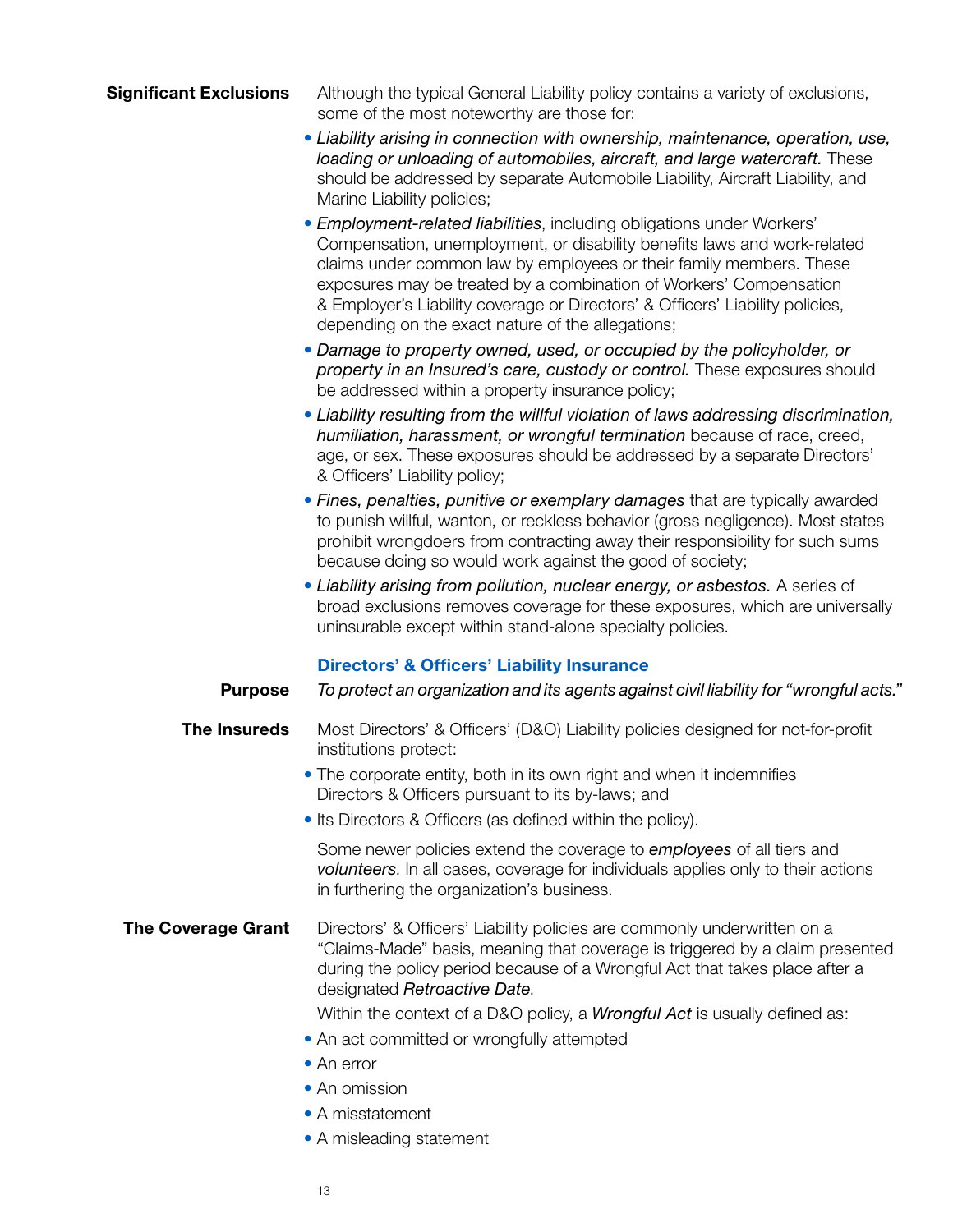- Neglect
- A breach of duty

Some Directors' & Officers' Liability policies cover Employment Practices Liability by including employment-related offenses, such as wrongful termination, discrimination, harassment, and violation of civil rights, within the definition of a Wrongful Act.

The Retroactive Date may be the policy inception date or an earlier date negotiated with the insurer.

**Hint: Find out who is protected by your D&O policy. Remember that several parties may be exposed to liability — from the Entity to rank-and-file employees and volunteers.**

**Claims-Made** The element of timing is paramount in determining coverage within a D&O **Timing Considerations** policy. Unlike a General Liability policy, which is triggered simply when a covered event takes place during the policy term, three dates govern Directors & Officers' coverage:

- *The date of the original event*, which must follow the policy Retroactive Date;
- *The policy Retroactive Date*, which must predate the occurrence;
- *The date the claim is presented*, which must fall within the policy term.

## **Hint: If your policy is underwritten on a "Claims-Made" basis, pay close attention to the Retroactive ("Retro") Date. Claims arising from events before the retro date will not be covered.**

## **Limits of Liability** Directors' & Officers' Liability policy limits are typically quoted two ways:

- *Per-loss Limit* is the maximum amount of coverage available for a single claim, regardless of the number of parties involved;
- *Annual Aggregate Limit* is the maximum payout for all claims presented during the policy term.

In contrast to a General Liability policy, which usually treats defense costs as supplementary to the limit of liability, a D&O policy normally includes defense costs within the limit of liability. This means that, as the policyholder expends attorneys' fees and related sums, the amount of coverage available for settlements and judgments is eroded.

**Defense Considerations** In contrast to some other liability policies, the typical D&O contract covers defense costs on a reimbursement basis. That is, after securing the insurance company's consent to engage counsel, the policyholder pays its own defense costs and seeks reimbursement from the insurer after the fact.

> Some newer D&O policies provide a "Duty to Defend" option, in which the policyholder may delegate to the insurance company the responsibilities of selecting, paying, and controlling defense counsel. This approach may appeal to small and medium-sized church organizations lacking the staff or knowledge to manage complex litigation.

## **Hint: Find out how your policy treats defense costs. Are they included within, or furnished in addition to, the policy limit? Does your payment of defense costs count toward the Self-Insured Retention?**

Check to determine whether your insurer offers a "Duty to Defend" option and under what conditions it must be exercised. Some policies require that the policyholder delegate the duty to defend within 30 days of receiving a new claim.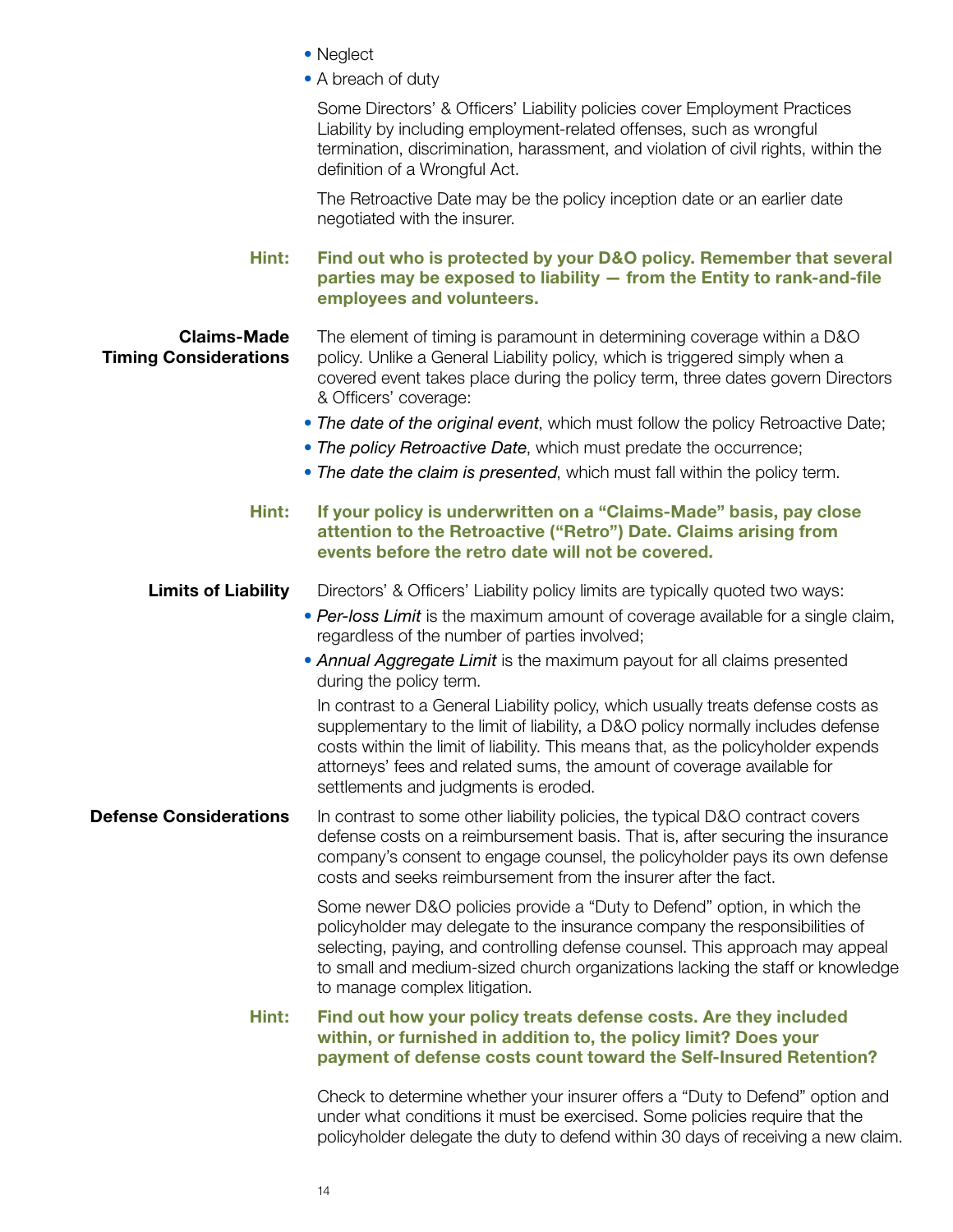| <b>Self-Insured Retention</b> | A D&O policy normally includes a Self-Insured Retention, which functions like<br>a deductible in causing the policyholder to bear some front-end risk and thus<br>participate in the total cost of the claim. The retention is expressed as a dollar<br>amount and, depending on the policy, may apply separately to the organization<br>and the individual Insureds. The Self-Insured Retention, like the limit of liability,<br>usually includes defense costs. This means that defense payments satisfy<br>the retention. |
|-------------------------------|------------------------------------------------------------------------------------------------------------------------------------------------------------------------------------------------------------------------------------------------------------------------------------------------------------------------------------------------------------------------------------------------------------------------------------------------------------------------------------------------------------------------------|
| <b>Significant Exclusions</b> | Although the typical D&O policy contains a variety of exclusions, some<br>of the most noteworthy are those for:                                                                                                                                                                                                                                                                                                                                                                                                              |

- *Illegal gain of profit or advantage by the policyholder;*
- *Bodily injury, property damage, or personal injury*, which are normally covered in a Commercial General Liability policy;
- *Pollution-related matters*, which are universally excluded under all Liability policies except specialty Pollution Liability products expressly designed to address the exposure;
- *Violations of certain Federal statutes, including the Employee Retirement Income Security Act of 1974 (ERISA);*
- *Liability assumed by contract*, which is normally treated within a Commercial General Liability policy;
- *Civil or criminal fines, penalties or taxes*; and
- *Claims related to securities transactions.*

## **Business Automobile Liability Insurance**

**Purpose** *To protect an organization against liability arising from the ownership, maintenance, or use of motor vehicles.*

**The Insureds** An Automobile Liability policy protects the following parties in connection with covered autos:

- The organization named as the Insured;
- Anyone using a covered auto with the Insured's permission except:
	- $\sim$  The owner or anyone else from whom the auto is rented or borrowed;
	- $\sim$  The organization's employee when driving a personal car or one owned by someone in the employee's household;
	- $\sim$  Anyone using the vehicle while working in the business of selling, servicing, repairing or parking autos;
	- ~ Anyone other than the Insured's employee, partner, lessee, or borrower or any of their employees while moving property to or from a covered auto;
	- ~ A partner of the Insured for a personal auto.
- **Covered Autos** One of the coverage conditions is that an accident involves a covered auto, that is, a class of vehicle or specific operating unit designated in the policy Declarations. The types of vehicles that may be insured include:
	- *Owned Autos* including those on long term lease;
	- *Specifically described ("Scheduled") Autos* that are listed on policy by make, year, model, and serial number;
	- *Hired ("Rented") Autos* other than ones sourced from the Insured's employees, partners, or members of their households;
	- *Non-Owned Autos* means ones not owned, leased or borrowed including those of the Insured's employees, partners, or members of their households being used on behalf of the Insured organization.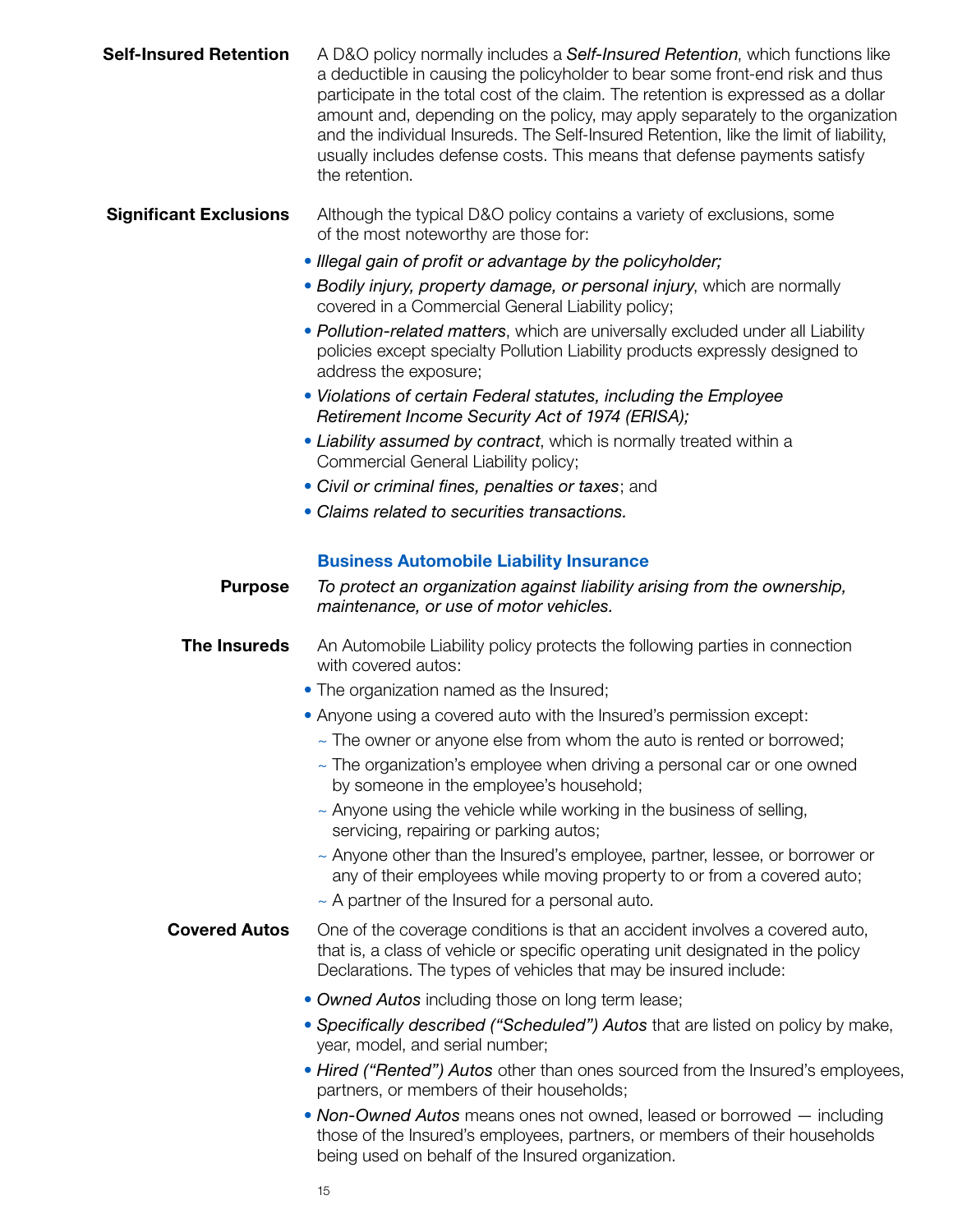| Hint:                         | <b>Arrange Hired &amp; Non-Owned Automobile Liability coverage</b><br>to protect your entity against liability arising from employee<br>or volunteer use of rented or personal cars.                                                                                                 |
|-------------------------------|--------------------------------------------------------------------------------------------------------------------------------------------------------------------------------------------------------------------------------------------------------------------------------------|
|                               | In addition to these key classifications, the policy also covers:<br>• Trailers with a load capacity of 2,000 pounds or less designed primarily<br>for public road use;                                                                                                              |
|                               | • Mobile equipment being carried or towed by a covered auto;<br>• Any temporary substitute auto that the Insured does not own but<br>is using while a covered auto is out of service because of breakdown,<br>repair, servicing, loss or destruction.                                |
| <b>The Coverage Grant</b>     | A Business Auto policy covers several risk exposures within a single<br>contract. Since policy construction varies in accordance with state motor<br>vehicle and insurance laws, the following information is a general overview.<br>Policy provisions will vary by state.           |
|                               | • Liability is the most basic form of protection furnished in all Auto policies.<br>This insures against civil liability for property damage and bodily injury;                                                                                                                      |
|                               | • Personal Injury ("No-Fault") Protection covers medical expenses, wage<br>loss, and necessary replacement services (e.g., housekeeping), for the<br>Insured driver and/or passengers when injured in an auto accident,<br>without regard to fault;                                  |
|                               | • Uninsured and Underinsured Motorists' Insurance covers civil liability<br>of another driver who has no insurance or whose limits are inadequate<br>to cover bodily injury or property damage to the Insureds;                                                                      |
|                               | • Physical Damage is protection against damage to the policyholder's vehicle<br>through collision with another vehicle or object (Collision coverage) or by other<br>causes, such as falling objects, vandalism, etc. (Comprehensive coverage).                                      |
|                               | Although Liability coverage is mandatory for all vehicles, the remaining<br>coverages are otherwise elective - subject to state motor vehicle<br>requirements. Basic coverage amounts can vary by insurer and by state,<br>with supplemental limits normally available as an option. |
| Hint:                         | "Basic" state-mandated Liability, Personal Injury Protection,<br>and Uninsured/Underinsured Motorists' limits are seldom<br>adequate to cover serious claims. Consider optional upgrades<br>whenever available.                                                                      |
| <b>Significant Exclusions</b> | Although the various coverages available within an Auto policy contain<br>their own unique conditions and exclusions, the following apply to the<br>Liability coverage grant:                                                                                                        |
|                               | • Liability for work-related injury should be addressed by a Workers'<br>Compensation policy;                                                                                                                                                                                        |
|                               | • Damage to property owned or transported by the policyholder, or<br>property in an Insured's care, custody or control should be addressed<br>within a property insurance policy;                                                                                                    |
|                               | • Claims arising from the handling of property before or after being<br>placed into or onto the covered auto;                                                                                                                                                                        |
|                               | • Liability arising from the use of mobile equipment is normally<br>addressed within a General Liability policy;                                                                                                                                                                     |
|                               |                                                                                                                                                                                                                                                                                      |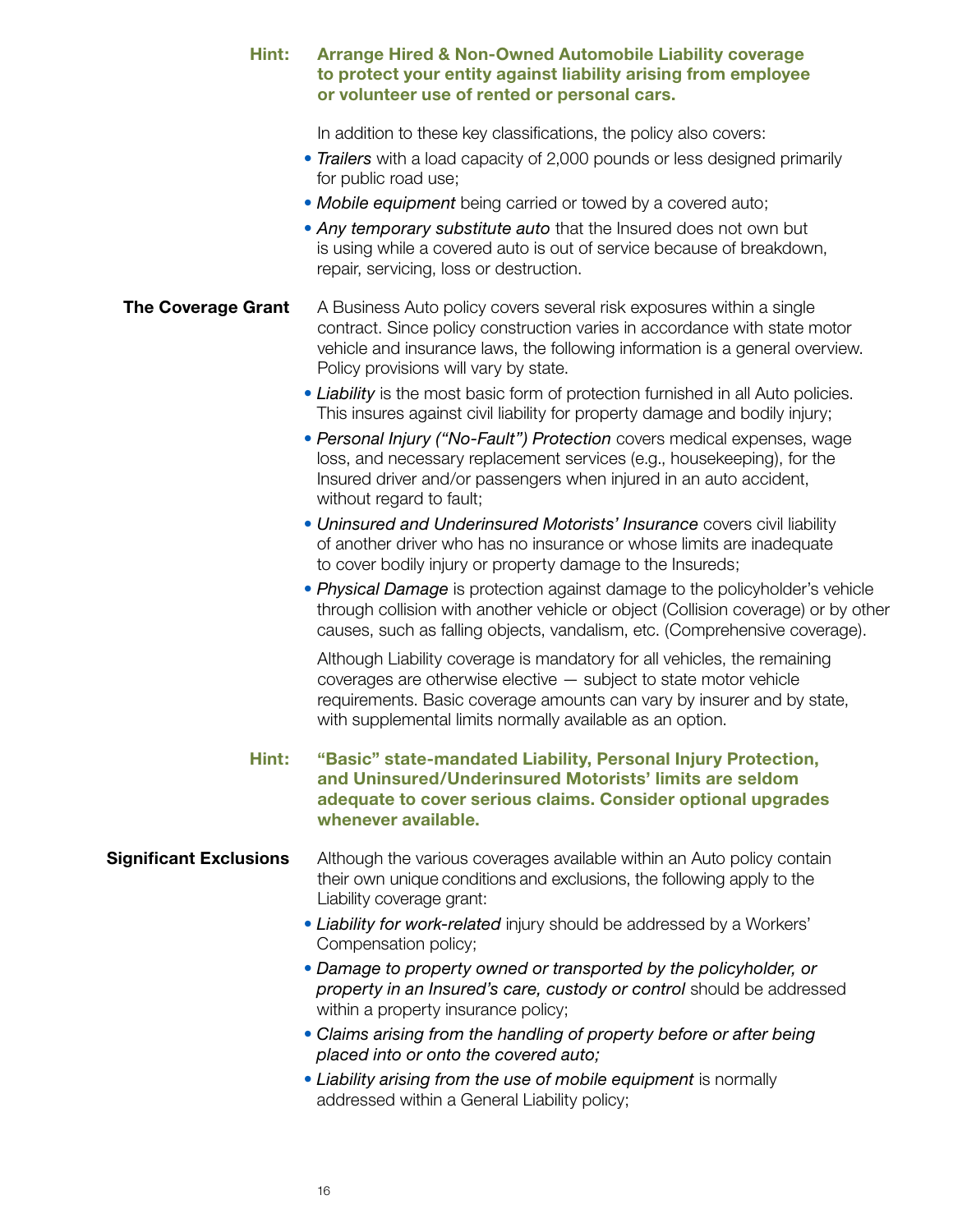|                                                          | • Liability for pollution, as created, for example, when a vehicle containing toxic<br>or hazardous materials overturns and discharges its contents. Pollution Liability<br>exposure is invariably excluded from conventional liability policies and insurable<br>only through specialty markets.                                                                                                                                                                                                                                       |
|----------------------------------------------------------|-----------------------------------------------------------------------------------------------------------------------------------------------------------------------------------------------------------------------------------------------------------------------------------------------------------------------------------------------------------------------------------------------------------------------------------------------------------------------------------------------------------------------------------------|
|                                                          | <b>Workers' Compensation &amp; Employer's Liability Insurance</b>                                                                                                                                                                                                                                                                                                                                                                                                                                                                       |
| <b>Purpose</b>                                           | To provide state-mandated benefits for injured workers and to protect<br>an organization against common law liability for workplace injuries.                                                                                                                                                                                                                                                                                                                                                                                           |
| <b>The Coverage Grants</b>                               | This policy contains two separate and distinct coverage grants:                                                                                                                                                                                                                                                                                                                                                                                                                                                                         |
|                                                          | • Workers' Compensation is a form of insurance that states require of<br>employers in order to compensate workers injured on the job. Coverage<br>applies on a "no-fault" basis and typically includes medical, wage loss,<br>rehabilitation and death benefits - all as prescribed by state labor law.                                                                                                                                                                                                                                 |
|                                                          | • Employer's Liability is a protection against civil liability for work related<br>injuries. This insurance responds for settlements, judgments, and costs<br>of defending claims brought under common law by workers who are<br>either exempted from Workers' Compensation or for whom benefits<br>are otherwise not payable. As with other types of liability insurance,<br>Employer's Liability coverage is triggered by a claim of negligence (in<br>this case, against the employer), and the claimant must prove civil liability. |
| <b>Limits of Liability</b>                               | Unlike most insurance coverage, Workers' Compensation has no limits<br>except those on benefits prescribed by state law where the claim is made.                                                                                                                                                                                                                                                                                                                                                                                        |
|                                                          | Employer's Liability, on the other hand, provides standard policy limits<br>of \$100,000 per employee for Bodily Injury by Accident; \$100,000 per<br>employee for Bodily Injury by Disease; and \$500,000 policy aggregate<br>for Bodily Injury by Disease.                                                                                                                                                                                                                                                                            |
| <b>Compensability</b>                                    | Since Workers' Compensation insurance responds to financial obligations<br>imposed by labor law, a claim is covered by the policy only when it is deemed<br>compensable, that is, when it meets certain eligibility tests under state law.<br>The key considerations are:                                                                                                                                                                                                                                                               |
|                                                          | • Whether the occurrence took place within the course and scope of the<br>injured person's employment; and                                                                                                                                                                                                                                                                                                                                                                                                                              |
|                                                          | . Whether an injury and associated disability are attributable to the<br>work-related injury.                                                                                                                                                                                                                                                                                                                                                                                                                                           |
| <b>Eligibility &amp; Rating</b><br><b>Considerations</b> | Workers' Compensation insurance applies to employees injured in the<br>course and scope of their work. For purposes of determining eligibility,<br>"employee" may be defined broadly as including full- and part-time<br>workers whose annual earnings are reported by IRS W-2 form; casual<br>or contracted workers whose remuneration is reported by IRS 1099<br>form; and, at the employer's election, uncompensated volunteers.                                                                                                     |
|                                                          | Workers' Compensation premium is largely the product of rates developed<br>for a variety of occupational classes and the policyholder's total annual<br>remuneration to those occupational groups. Note that the term "remuneration"<br>is broader than "payroll" and should include the value of housing and car<br>allowances, employer-paid utilities, and Social Security offsets payable to<br>clergy and other personnel considered by the Internal Revenue Service to<br>be self-employed.                                       |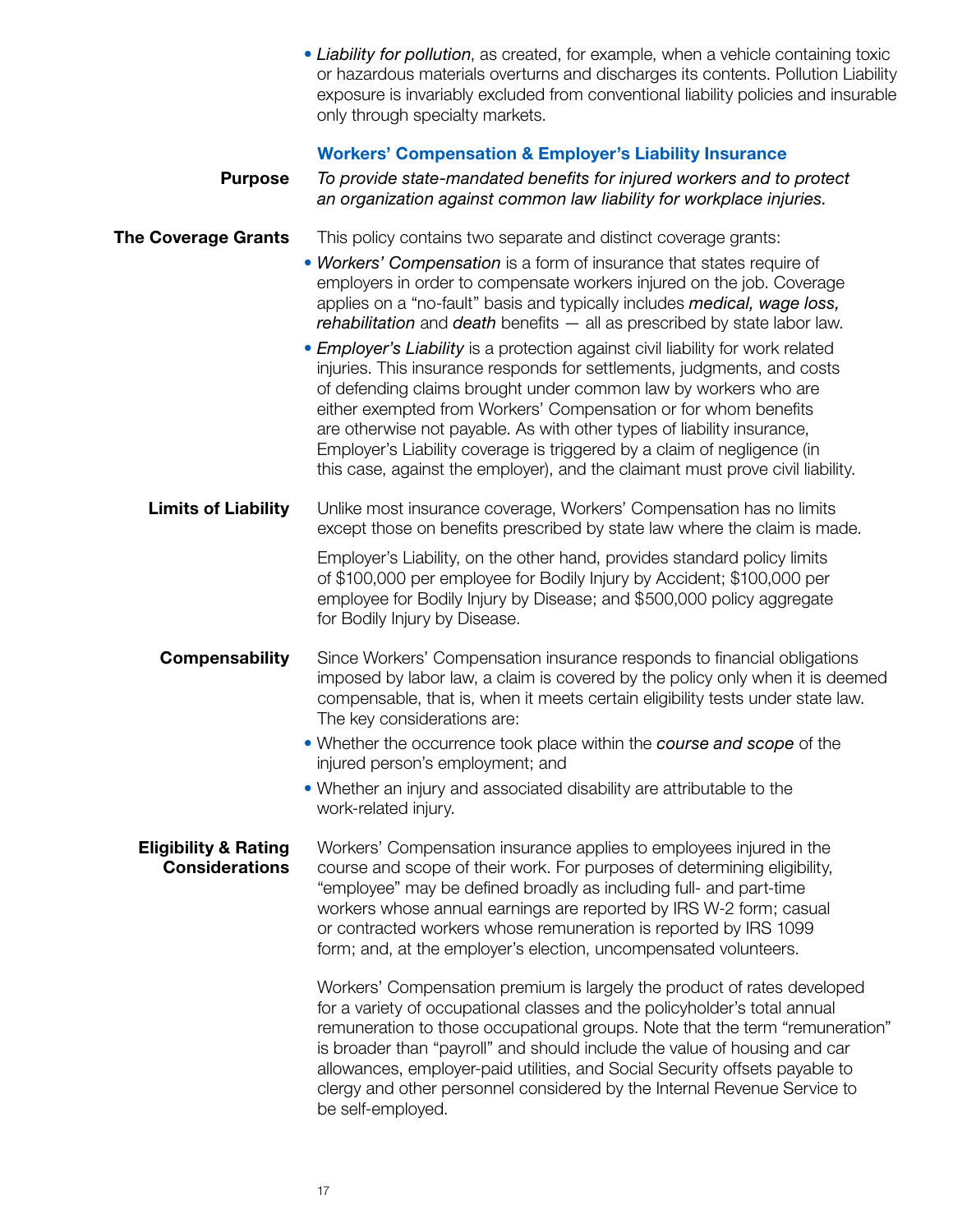| Hint:                                                   | "Employee" may be defined broadly, especially in church circles.<br>Consider all individuals for whom you would intend to provide<br>benefits in the event of on-the-job injury and report their<br>remunerations accordingly.                                                                                                                                                                                                                                                                                                                                                                                                                                                                                                                                    |
|---------------------------------------------------------|-------------------------------------------------------------------------------------------------------------------------------------------------------------------------------------------------------------------------------------------------------------------------------------------------------------------------------------------------------------------------------------------------------------------------------------------------------------------------------------------------------------------------------------------------------------------------------------------------------------------------------------------------------------------------------------------------------------------------------------------------------------------|
|                                                         | Rates are expressed as a cost per \$100 of remuneration and, in general,<br>reflect the relative riskiness of the occupation. Thus, for example, the<br>Workers' Compensation rate for a clerical or office employee might be<br>50 cents per \$100 of remuneration, while the rate for maintenance<br>personnel could be as much as \$6 per \$100 of remuneration.                                                                                                                                                                                                                                                                                                                                                                                               |
|                                                         | Although the exact classifications and their names vary from state<br>to state, the broad categories most commonly applicable among<br>religious institutions include Clerical/Office employees (e.g., secretaries,<br>administrators); Church Professional employees (e.g., clergy, program<br>directors, etc.); Church Other employees (e.g., maintenance personnel).<br>Some organizations may also have Cemetery or School classifications.                                                                                                                                                                                                                                                                                                                   |
|                                                         | Projecting remunerations involves judgment at several levels:                                                                                                                                                                                                                                                                                                                                                                                                                                                                                                                                                                                                                                                                                                     |
|                                                         | • Developing reliable projections of employee remunerations for the<br>policy period;                                                                                                                                                                                                                                                                                                                                                                                                                                                                                                                                                                                                                                                                             |
|                                                         | • Declaring remunerations for all individuals you intend to treat as<br>"employees" eligible for Workers' Compensation; and                                                                                                                                                                                                                                                                                                                                                                                                                                                                                                                                                                                                                                       |
|                                                         | • Allocating projected remunerations across the correct classifications.                                                                                                                                                                                                                                                                                                                                                                                                                                                                                                                                                                                                                                                                                          |
|                                                         | Workers' Compensation premiums are auditable, meaning that the<br>insurer may adjust them at year-end to conform to the above-listed<br>considerations, among others.                                                                                                                                                                                                                                                                                                                                                                                                                                                                                                                                                                                             |
| <b>How Claims Experience</b><br><b>Affects Premiums</b> | Claims experience directly affects premiums through application of an<br>experience modification factor. The "mod" is a numerical expression<br>of the policyholder's three-year loss record compared to statistics from<br>other organizations in its peer group.                                                                                                                                                                                                                                                                                                                                                                                                                                                                                                |
|                                                         | • A unity modification $-$ equal to 1.0 $-$ signifies that the policyholder's<br>experience is on a par with others in the same general class of business.<br>• A credit modification $-$ less than 1.0 $-$ reflects better-than-average claims<br>experience. For example, an experience modification factor of .850 indicates<br>that the policyholder's history is 15 percent better than the peer group norm.<br>• A debit modification $-$ greater than 1.0 $-$ indicates poorer-than-average<br>claims experience and suggests correction through safety programs and<br>other preventive initiatives. For example, an experience modification factor<br>of 1.20 indicates that the policyholder's history is 20 percent worse than<br>the peer group norm. |
|                                                         | In each instance, the experience modification factor is applied to the<br>standard premium (the product of rates times remunerations), causing<br>the policyholder's cost to decrease, remain level, or increase commensurate<br>with claims experience.                                                                                                                                                                                                                                                                                                                                                                                                                                                                                                          |
| <b>Significant Exclusions</b><br>(Employer's Liability) | As indicated before, the scope and amount of Workers' Compensation<br>protection follows strictly the provisions of state law. Employer's Liability<br>insurance, the companion coverage found in a Workers' Compensation<br>policy, resembles other types of liability protection in containing certain<br>policy exclusions.                                                                                                                                                                                                                                                                                                                                                                                                                                    |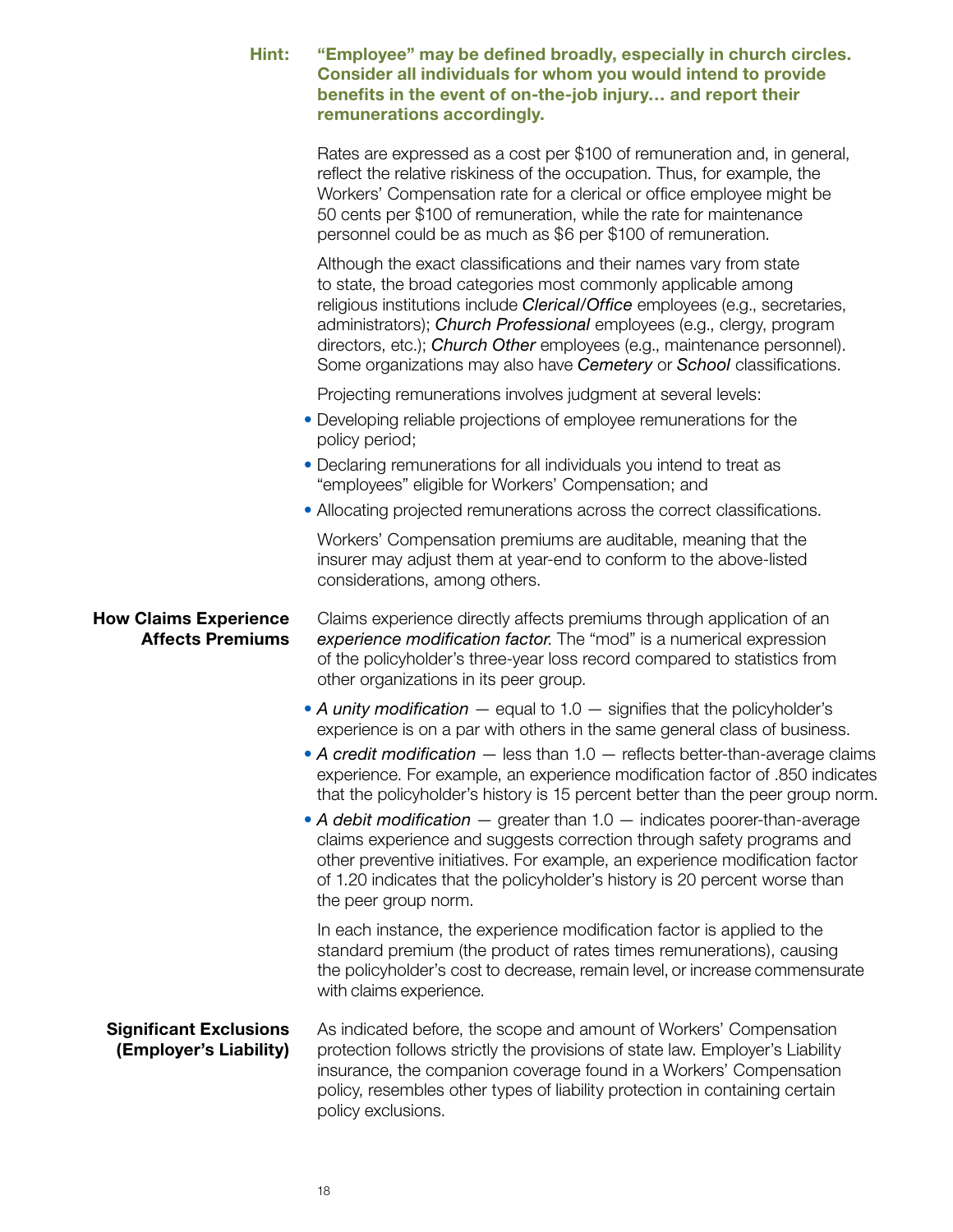Some of the most noteworthy Employer's Liability exclusions are those for:

- *Liability assumed under contract;*
- *Punitive or exemplary damages* because of bodily injury to an individual employed in violation of law, with or without the employer's actual knowledge, or the actual knowledge of any of its executive officers;
- *Obligations imposed by a Workers' Compensation, occupational disease, unemployment, or disability benefits law or equivalent.* This exclusion shifts coverage to the Workers' Compensation section of the policy, or to other types of insurance policies designed to address work-related benefit obligations;
- *Bodily injury intentionally caused or aggravated by the employer;*
- *Bodily injury occurring outside the United States, its territories and possessions, or Canada;*
- *Damages arising from employment practices, policies, acts, or omissions*, including evaluation, demotion, reassignment, discipline, defamation, harassment, discrimination, and termination. This exclusion shifts coverage to a separate Employment Practices Liability or Directors' & Officers' Liability policy;
- *Bodily injury to employees subject to Federal statutes*, including the Longshore & Harbor Workers' Compensation Act, the Non-appropriated Fund Instrumentalities Act, the Outer Continental Shelf Lands Act, the Defense Base Act, the Federal Coal Mine Health & Safety Act, and the Federal Employer's Liability Act.

## **Excess or Umbrella Liability Insurance**

**Purpose** *To protect an organization and its people against catastrophic civil liability.*

**The Insureds** An Excess or Umbrella Liability policy protects the same parties insured by the primary, or "underlying," insurance policies.

This generally includes:

- The corporate entity (the "Named Insured");
- Its subsidiaries and affiliates:
- Their executive officers;
- Their employees; and
- Their volunteers

…for their actions furthering the organization's business. In some cases, for example, church-related policies or Directors' & Officers' Liability risks, the policy language may be even more specific in designating other leaders as additional types of Insureds.

**The Coverage Grant** The best way to think of Excess or Umbrella Liability coverage is as a safety net of additional protection that starts where your basic, or primary, insurance ends. For example, if you have a \$1 million General Liability limit and a \$10 million Umbrella Liability policy, the Umbrella coverage is triggered when the General Liability policy is exhausted.

> Exhaustion of the primary policy can occur (1) when payment of any individual claim exceeds the per-occurrence limit, or (2) when the collective value of a series of claim payments within the same policy period exceeds the aggregate limit.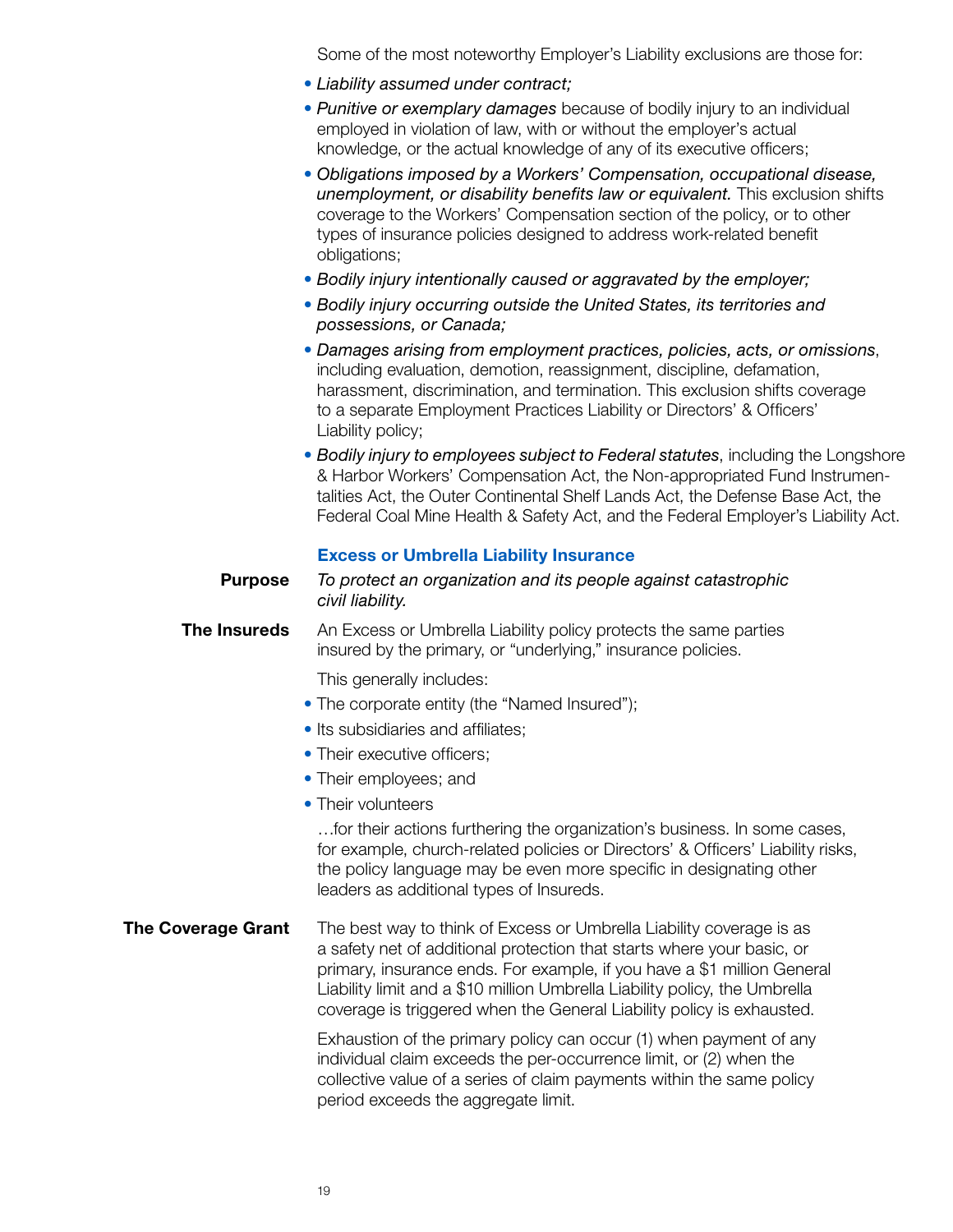Two types of policies provide protection beyond primary limits but their scope is quite different. An *Excess Liability* policy sits directly on top of primary coverage and simply provides additional capacity without changing the nature or scope of protection. An *Umbrella Liability* policy supplements primary coverage, but also extends protection beyond the edges of underlying policies after fulfillment of a modest self-insured retention. The term "Umbrella" is especially descriptive because, like its namesake, this policy hangs over what is beneath it, providing broader protection.

Either policy contains a *Schedule of Underlying Insurance* listing the specific primary liability policies that the Excess or Umbrella Liability form is intended to augment. As a rule of thumb, coverage must be shown in the underlying Schedule in order for it to exist in the Excess or Umbrella layer. In some cases, the Schedule specifies the underlying insurance the policyholder must maintain, or equivalent self-insured retentions for certain kinds of liability.

Although an Umbrella Liability policy is intended primarily to deliver catastrophic liability protection, it contains a unique feature known as the *Drop-Down* provision. This clause provides that, if a claim falls outside the scope of scheduled or required primary liability policies, the Umbrella Liability policy will "drop down" to function like a primary policy, attaching excess of a modest self-insured retention (typically, \$10,000).

**Hint: Excess or Umbrella Liability coverage is directly tied to primary coverage, which underlies it. Check the "Schedule of Underlying Insurance" in your Umbrella policy to make sure that all primary liability policies are listed and find out whether, in the absence of primary coverage, your organization must absorb an equivalent Self-Insured Retention before the Excess or Umbrella Liability policy is activated.**

> An organization's primary liability protection — whether General Liability, Automobile Liability, Directors' & Officers' Liability, or Employer's Liability is frequently underwritten by a different insurer than the Excess or Umbrella Liability placement. To ensure that primary and excess policy terms and conditions match one another, we recommend that *Following Form* language be sought in the Excess or Umbrella Liability policy. Following Form language provides that the terms and conditions of the policy will mirror exactly those of all underlying policies, ensuring seamless protection.

**Limits of Liability** There is no "standard" limit of liability for an Excess or Umbrella Liability policy. The face amount of coverage can range from as little as \$1 million to over \$100 million — and should reflect the policyholder's perceived vulnerability to catastrophic risk.

> High-limit placements sometimes involve several companies, each underwriting a layer of risk. For example, one insurer may write the first \$20 million over primary; another company the next \$30 million (excess of primary plus \$20 million), and so on. Another approach involves quota share participation, in which a block of catastrophe coverage is placed among several insurers, each of which assumes a percentage of the total risk.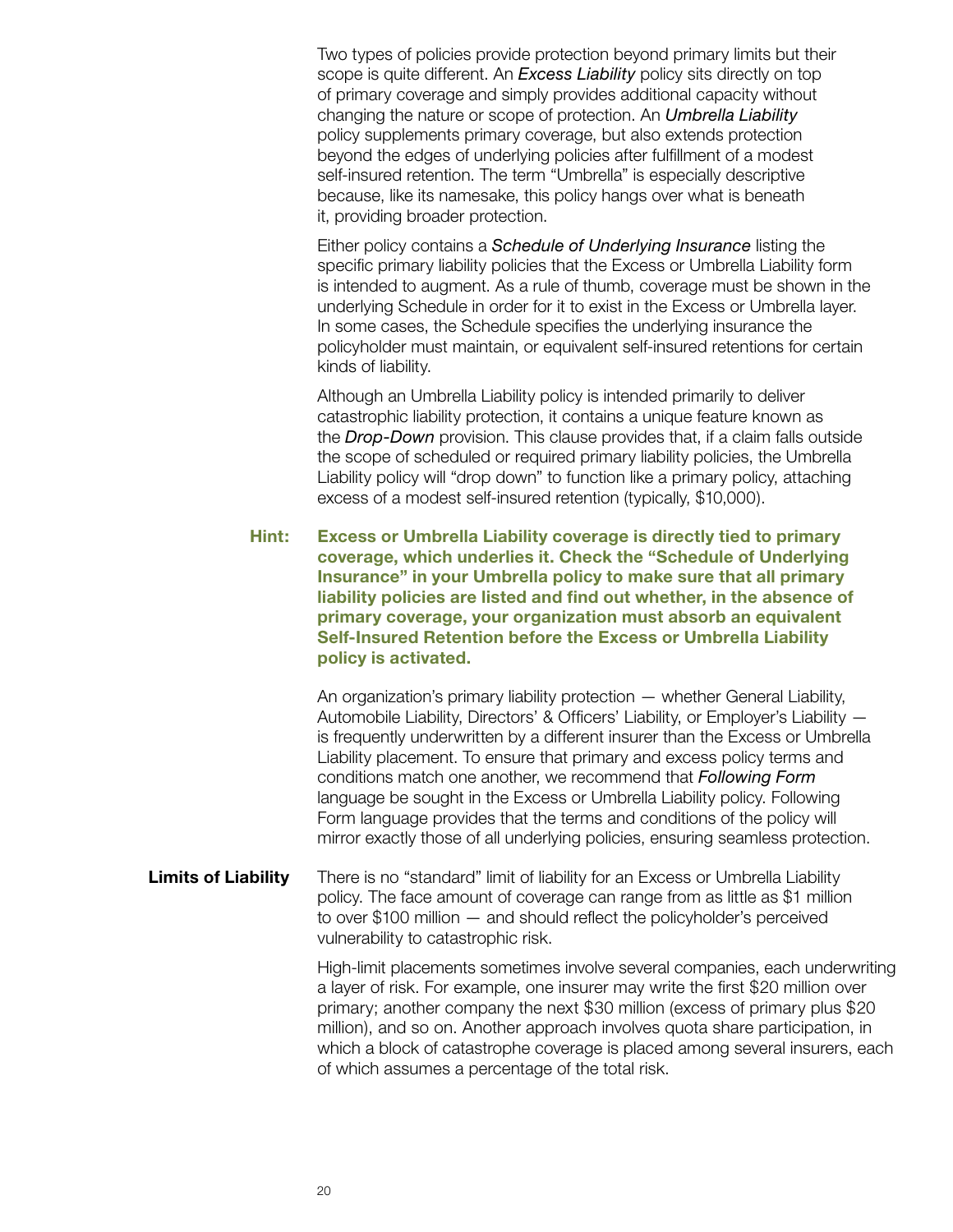There is no single correct answer to the question, "How much catastrophe coverage do we need?" In selecting a limit, you should consider (1) the nature and scope of the organization's operations; (2) the strength of the organization's risk management program; (3) the locale in which the organization conducts business and the judicial climate of that jurisdiction; (4) the organization's largeclaims history; (5) the trend toward large awards against similar organizations, both regionally and nationally; (6) the organization's ability to fund unlimited catastrophic loss from its own treasury; and (7) the cost and relative value of insurance.

**Significant Exclusions** A standard Excess or Umbrella Liability policy contains a variety of exclusions, most of which parallel those found in a Commercial General Liability policy. In addition, the Umbrella Liability policy typically excludes:

- *Any obligation imposed by the Employees' Retirement Income Security Act of 1974 (ERISA) or its amendments;* and
- *Any obligation of the Insured under a "No Fault," "Uninsured Motorist", or "Underinsured Motorist" law.*

Bear in mind that, in a Following Form Umbrella Liability placement, policy exclusions will be the same as any found in an underlying liability policy.

**Hint: Think of an Excess or Umbrella Liability policy as your only safety net in the event of catastrophic loss. Buy enough protection for the worstcase scenario, no matter how remote it seems. The lion's share of the premium is for the coverage immediately above your primary limits, and the cost for each additional \$1 million of protection decreases.**

## **Commercial Crime Insurance**

## **Purpose** *To insure an organization's assets against loss attributable to dishonest acts.*

**The Coverage Grants** A Commercial Crime policy may provide several types of protection within a single contract.

- *Employee Dishonesty ("Fidelity")* protects an organization against loss of money, securities, or other property arising through the dishonest acts of an employee. The term "employee" may be expanded to include directors, trustees, and volunteers. When Fidelity insurance is underwritten on a blanket basis, it applies to all individuals without specific designation by name or position.
- *Forgery or Alteration* protects an organization against loss arising from third-party forgery or alteration of checks, drafts, promissory notes, or similar instruments made or drawn by the policyholder or its agent.

Protection may also be available against *Theft, Disappearance, and Destruction* of money and securities (inside or outside the premises) and *Robbery and Safe Burglary* (inside or outside the premises). Some Commercial Multiperil policies include protection against loss of money or securities, rendering that coverage unnecessary here. Finally, reliance on computers and electronic data transfer as a financial transaction medium has led to the introduction of *Computer and Wire Transfer Fraud* protection.

**Hint: Fidelity losses often involve more than just petty cash on hand. When choosing a coverage limit, consider the value of other assets, such as bank and investment accounts and valuable property vulnerable to pilferage. A common rule of thumb suggests an amount of coverage equal to five percent of total assets.**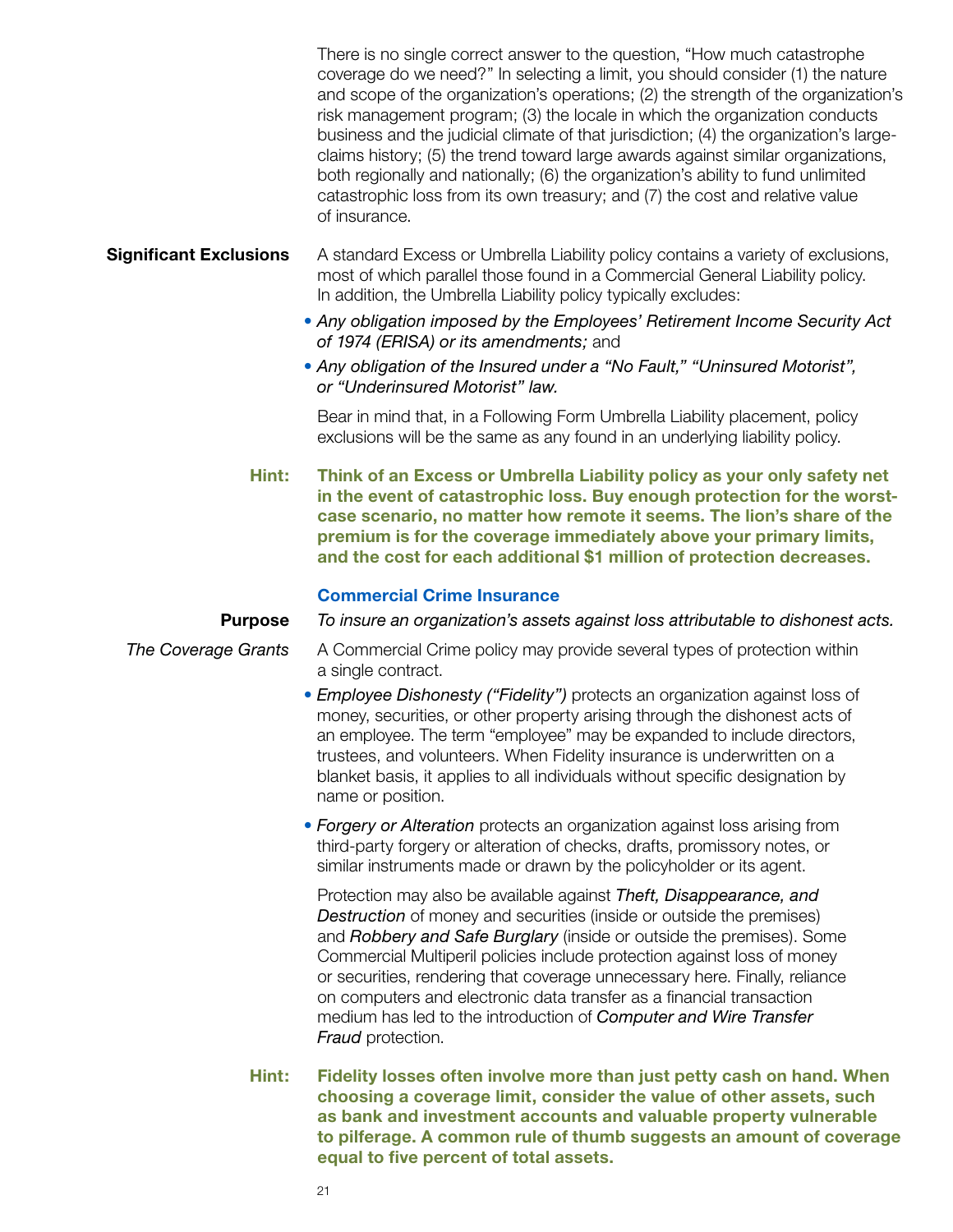**Limits of Liability** There is no standard limit of liability for any of the coverage sections of a Commercial Crime policy. Instead, the policyholder is encouraged to select a limit commensurate with its exposure to risk.

> For many institutions, the primary crime threat is Employee Dishonesty. In assessing one's vulnerability to loss, remember that: (1) a Commercial Crime policy insures not only money and securities, but also other property such as office equipment and supplies, computers, and Fine Arts; (2) the policy covers the acts of people other than "employees" in the strictest sense; and (3) your money and securities exposure extends beyond mere petty cash on hand and may include bank and investment accounts.

In applying policy limits and deductibles, all loss attributable to a single perpetrator or dishonesty pattern will be treated as a single occurrence regardless of the number of individual dishonest acts or time span involved. Moreover, the amount of available coverage is the face amount of the policy when the loss is discovered. This underscores the importance of arranging enough protection for the once-in-a-lifetime dishonesty scheme that most churchgoers find unimaginable.

For example, assume that a church carries Employee Dishonesty limits of \$10,000 every year over a 10-year period. In the current year, it is discovered that a volunteer with access to church funds has been steadily taking an average of \$5,000 annually for the past decade — a cumulative loss of \$50,000. Since the dishonesty scheme will be treated as a single occurrence, however, recovery will be limited to the current policy limit of \$10,000, less the applicable per-loss deductible.

The policy limit you choose should reflect your vulnerability based on such considerations as money-counting procedures, check-signing protocols, access to financial accounts, and annual audit by an outside CPA. A common rule of thumb advocates an Employee Dishonesty limit equal to at least five percent of total assets. For churches, another yardstick is a limit equal to 25 percent of total annual revenue from all sources. Naturally, this amount will vary according to your security and cash management practices.

## **Significant Exclusions** Although the various coverages available within a Commercial Crime policy contain their own unique conditions and exclusions, the following ones are common to the entire policy:

- *Acts committed by the Named Insured and/or partners.* The intent here is to bar claims attributable to a business owner's dishonesty. Institutional policyholders, such as religious organizations, are generally protected for dishonesty arising from executive officers, directors, and other leaders, whether or not compensated by the organization;
- *Loss resulting from seizure or destruction of property by order of governmental authority;*
- *Indirect loss* such as damages and costs of perfecting a claim under the policy;
- *Legal expenses;*
- *Loss resulting from war and similar actions.*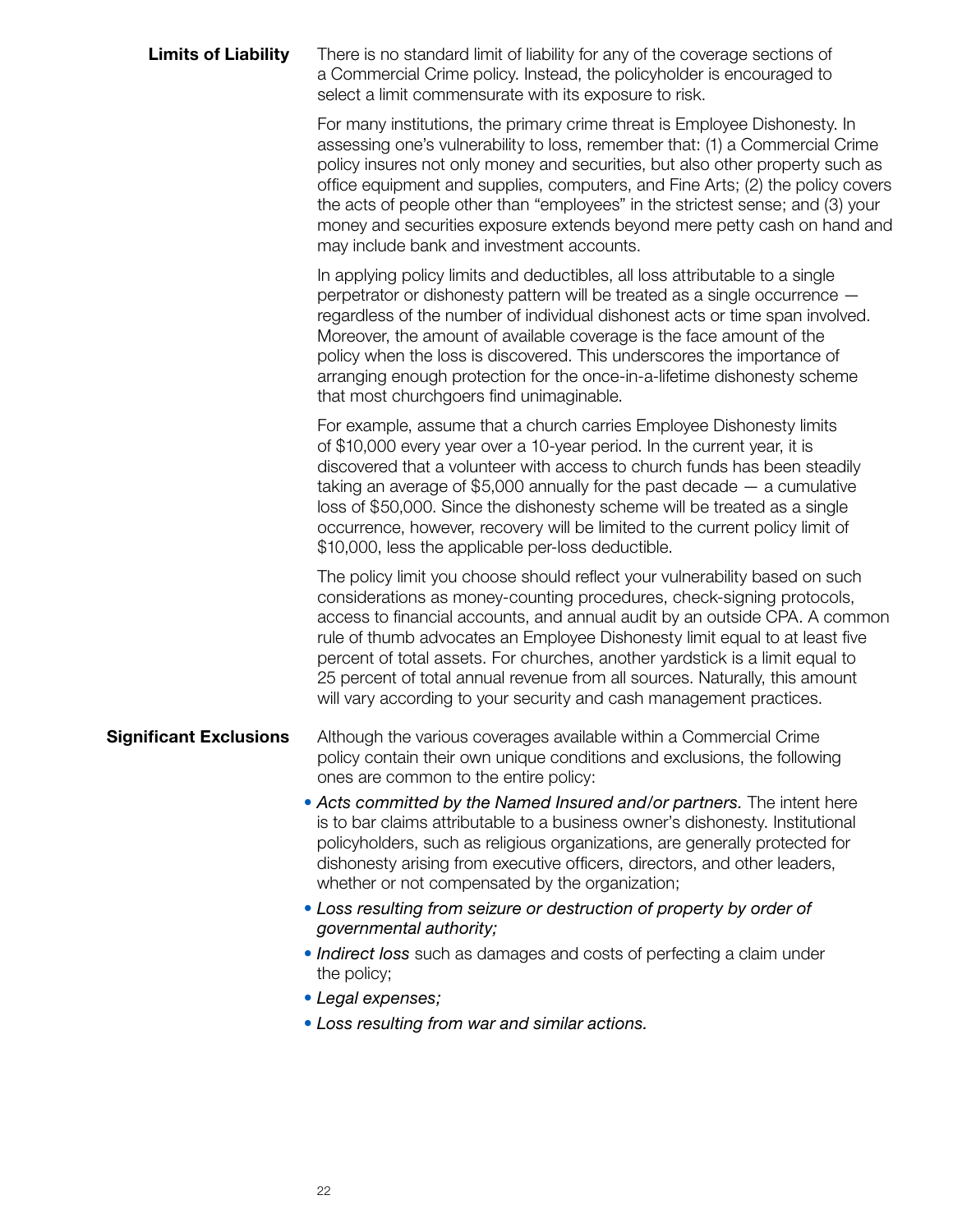### **Travel Accident & Sickness Insurance**

**Purpose** *To protect travelers and participants of day schools, camps, and off-site athletic or recreational activities against medical expenses associated with accidental injury or sickness they sustain while participating in such programs.*

**The Insureds** In contrast to most other commercial insurance policies, which protect the organization first and foremost, an Accident & Sickness policy provides direct protection for people — specifically, the individual participants enrolled in sponsored travel, school, camp, or athletic and recreational programs.

## **The Coverage Grant** An Accident & Sickness policy typically covers:

• *Emergency Medical Expense* up to a policy limit for this coverage part. Coverage may apply excess of a modest deductible or after exhaustion of other valid and collectible insurance (for example, group health insurance benefits);

**•** *Accidental Death & Dismemberment (AD&D)* up to a policy limit for this coverage part. The policy may include a schedule of AD&D benefits that vary according to severity of injury. For example, the policy limit (or "principal sum") may be payable not only in the event of the participant's death, but upon severe injury, such as loss of multiple limbs or sight, paraplegia, and other equally dire circumstances. Partial benefits, such as one-half or one-quarter the principal sum, may be payable for other serious and permanent injuries.

For most buyers, the primary attraction of an Accident & Sickness policy is the Emergency Medical Expense benefit, which can deflect claims away from the organization's General Liability policy. The AD&D benefit—especially if only a modest principal sum—is simply a token addition. If insuring the value of participants' lives is a significant concern, consideration should be given to an increased AD&D benefit.

**Hint: Find out whether your Emergency Medical Expense coverage applies on a primary basis, or whether it is triggered only after exhaustion of other available insurance, such as individual health coverage.**

## **Significant Exclusions** Some of the most noteworthy Accident & Sickness exclusions are those for:

- *Routine medical or dental treatment;*
- *Services provided by the sponsoring organization or its employees;*
- *Prescriptive hearing or vision aids;*
- *Suicide or intentionally self-inflicted injury;*
- *Injury due to participation in a riot;*
- *Elective cosmetic surgery;*
- *Loss arising from air travel.*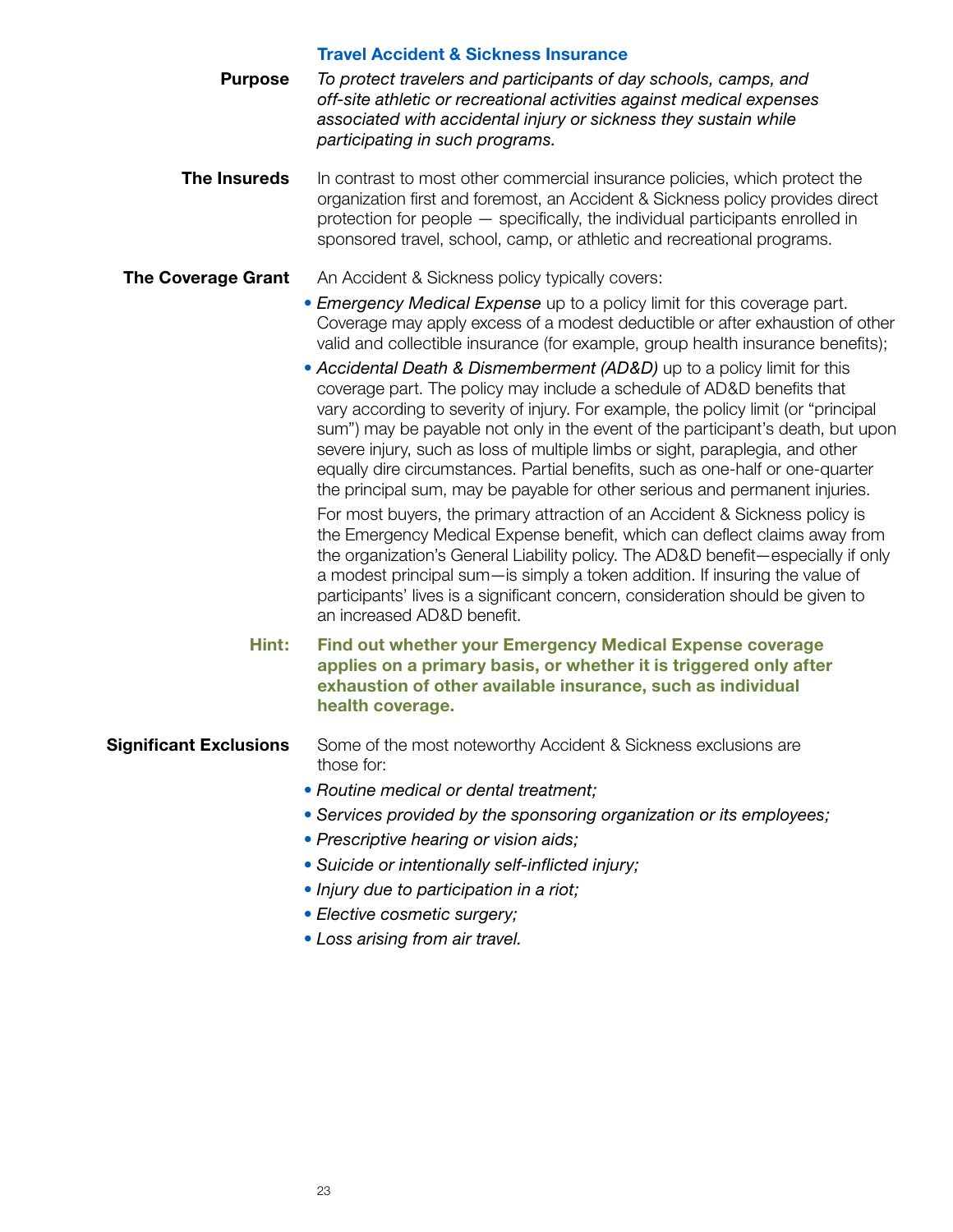## International Risks

The insurance policies described in the preceding sections of this booklet primarily protect an organization and its people against risks associated with operations in the United States, its territories and possessions, and Canada. International travel and foreign operations create unique vulnerabilities to risk not conventionally addressed by domestic insurance programs.

### **The International Package Policy**

Depending upon the nature and extent of overseas activity, your organization should consider arranging an International Package policy. This type of policy combines several unrelated forms of protection within a single contract:

- *Foreign General Liability* protects an organization and its people from civil liability for bodily injury or property damage caused or claimed abroad;
- *Foreign Automobile Liability* protects an organization and its people from civil liability for vehicular bodily injury or property damage caused or claimed abroad;
- *Foreign Workers' Compensation* provides state-of-hire Workers' Compensation benefits to U.S. workers injured in the course and scope of their employment while outside the United States; and insures the employer against Employer's Liability incurred through an overseas workplace occurrence;
- *Travel Accident & Sickness* provides Emergency Medical and Accidental Death & Dismemberment benefits in the event of injury, sickness, or death abroad; and typically also includes emergency medical evacuation, repatriation of mortal remains, and travel assistance services;

## **Hint: Find out what your policy covers. Many so-called "Travel" policies provide only basic Emergency Medical protection — failing to address liability and other risks that are normally excluded in domestic insurance placements.**

• *Kidnap, Ransom & Extortion* insures the organization and its people against foreign abduction and ransom or extortion. This typically covers ransom monies; loss of ransom monies in transit or delivery; crisismanagement expenses; consultants' fees; liability settlements, judgments and defense costs; and death or dismemberment.

Although this policy will be purchased and issued within the United States, it will be expected to respond for occurrences on foreign soil. Therefore, consideration should be given to selecting an insurer with extensive global operations and in-country resources.